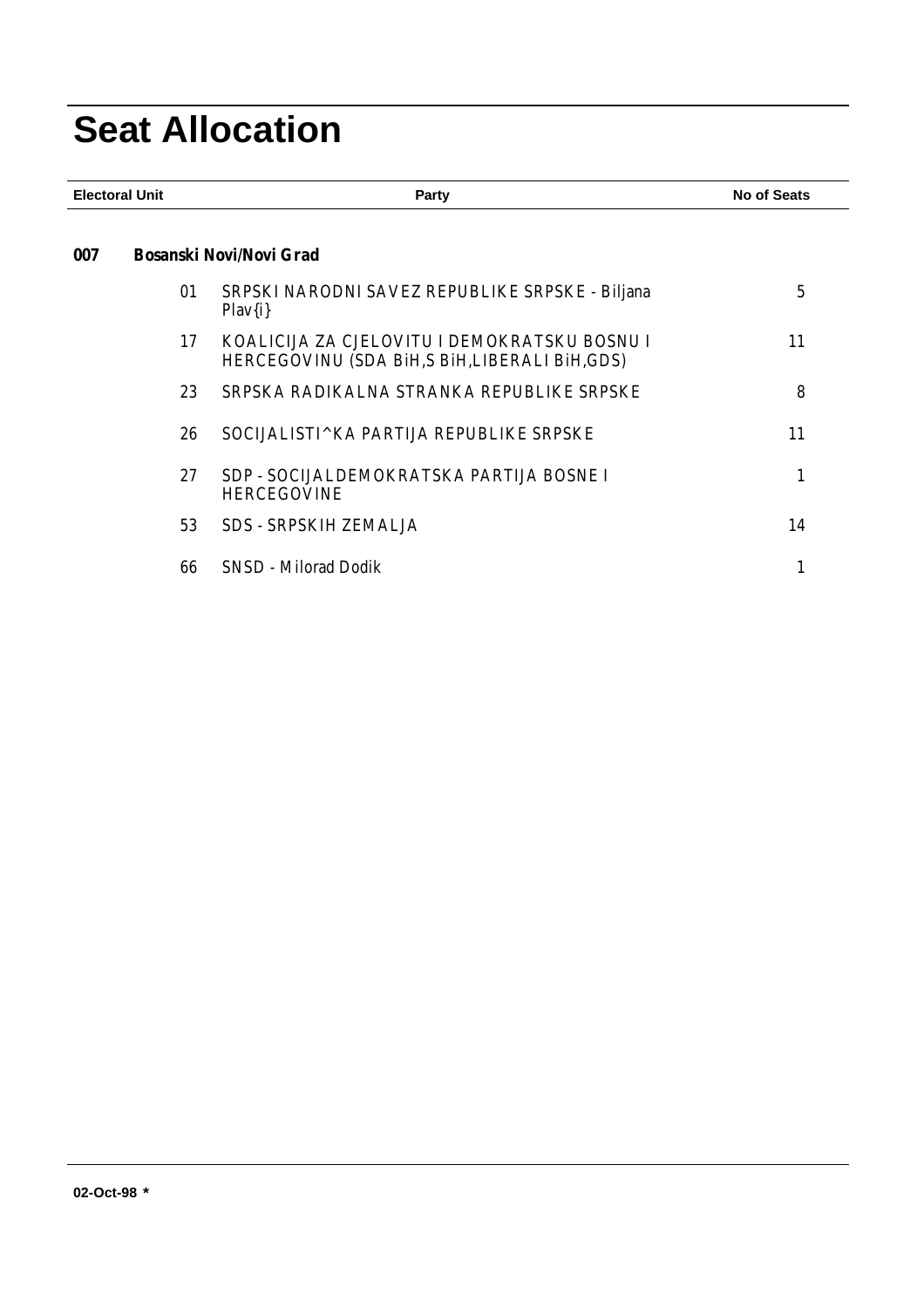| 020 | <b>Domaljevac - [amac</b> |  |
|-----|---------------------------|--|
|     |                           |  |

| 63 | HDZ BiH                          |  |
|----|----------------------------------|--|
| 68 | NOVA HRVATSKA INICIJATIVA - HKDU |  |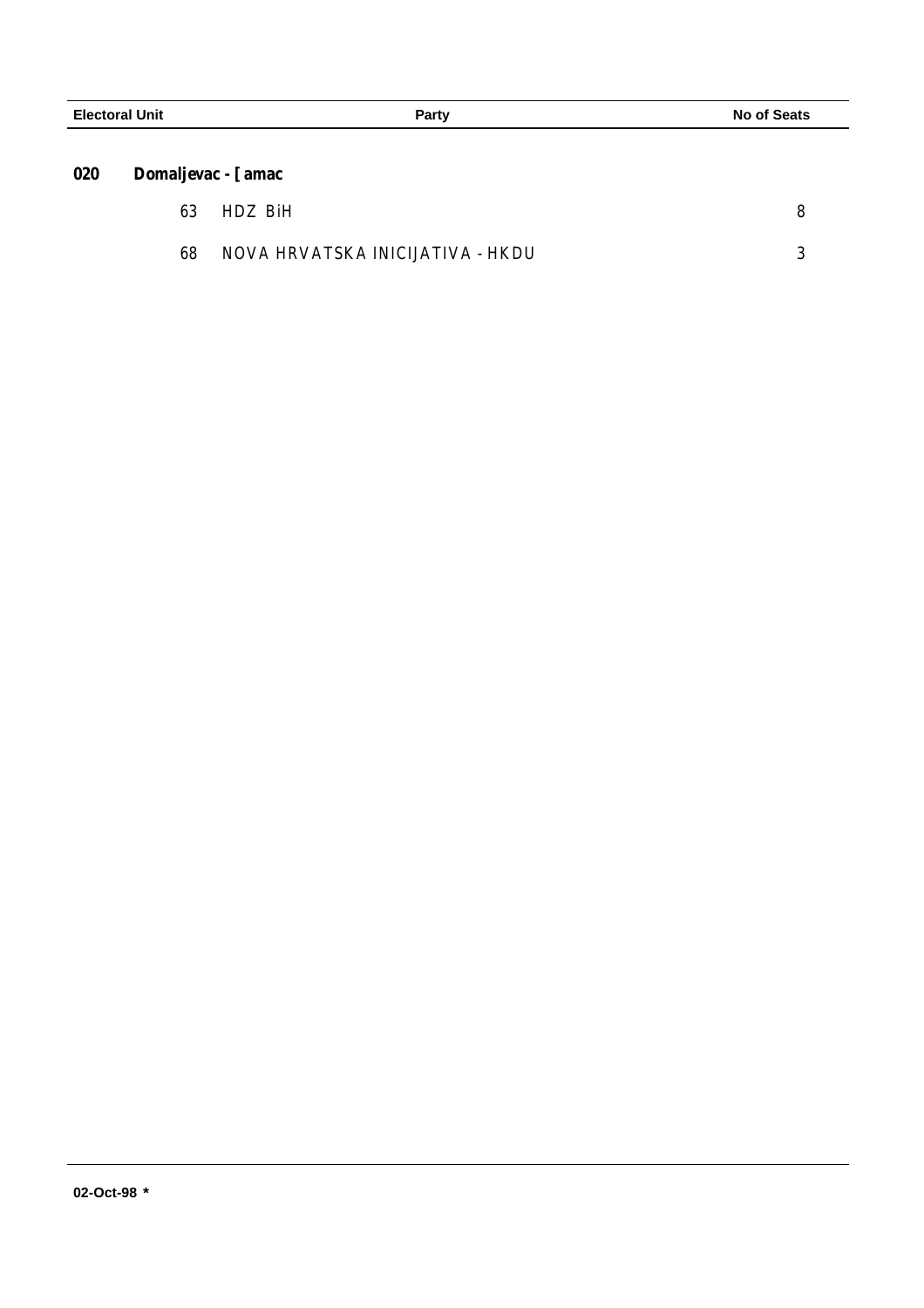| <b>Electoral Unit</b> |             | Party                                        | No of Seats |
|-----------------------|-------------|----------------------------------------------|-------------|
| 036                   | Doboj Istok |                                              |             |
|                       |             | KOALICIJA ZA CJELOVITU I DEMOKRATSKU BOSNU I |             |

|    | HERCEGOVINU (SDA BIH, S BIH, LIBERALI BIH, GDS)                |  |
|----|----------------------------------------------------------------|--|
| 27 | SDP - SOCIJALDEMOKRATSKA PARTIJA BOSNE I<br><b>HERCEGOVINE</b> |  |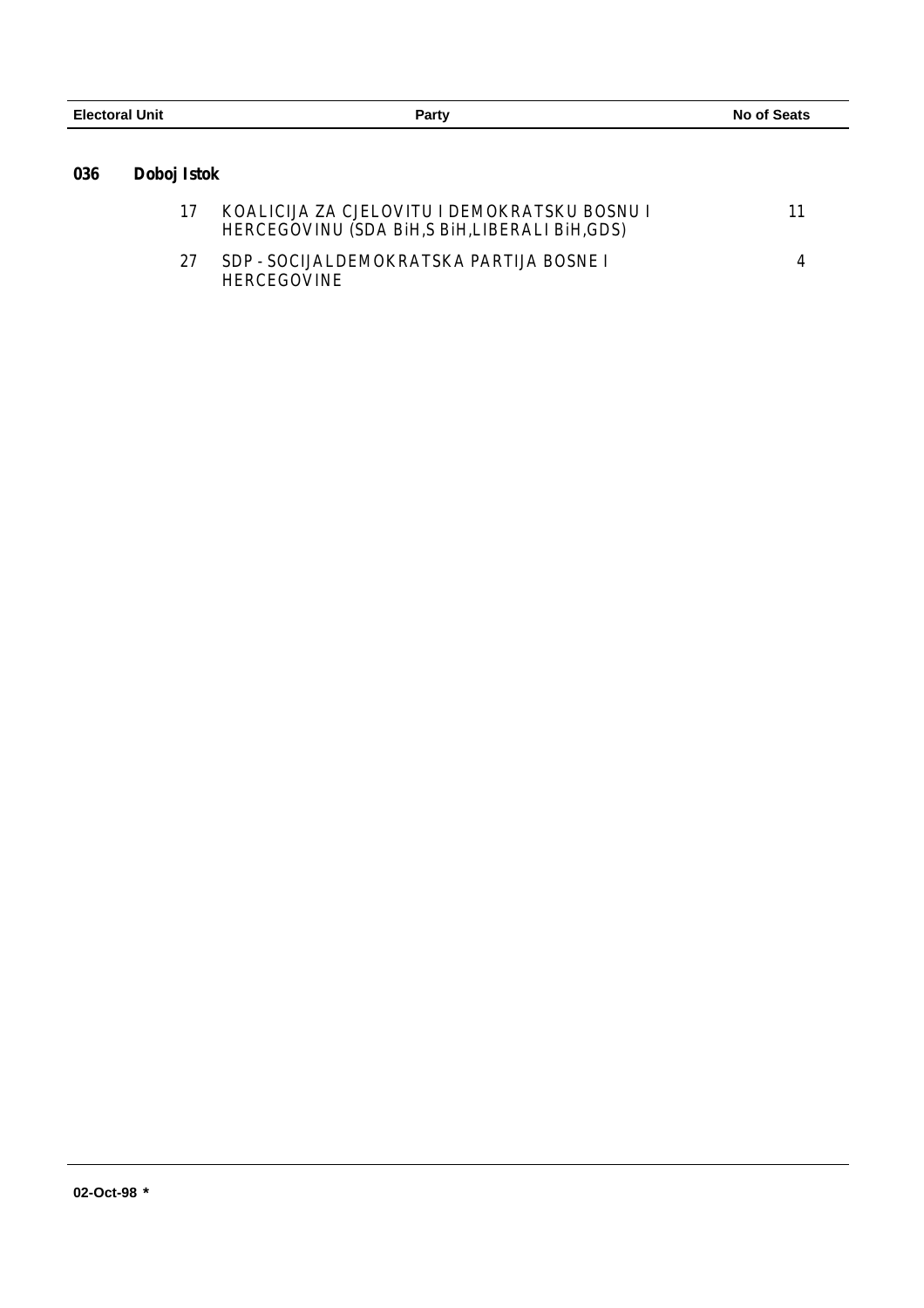| <b>Electoral Unit</b> |           | Party                                        | <b>No of Seats</b> |
|-----------------------|-----------|----------------------------------------------|--------------------|
|                       |           |                                              |                    |
| 037                   | Doboj Jug |                                              |                    |
|                       |           | KOALICIJA ZA CJELOVITU I DEMOKRATSKU BOSNU I |                    |

|     | HERCEGOVINU (SDA BIH,S BIH,LIBERALI BIH,GDS)                   |  |
|-----|----------------------------------------------------------------|--|
| -27 | SDP - SOCIJALDEMOKRATSKA PARTIJA BOSNE I<br><b>HERCEGOVINE</b> |  |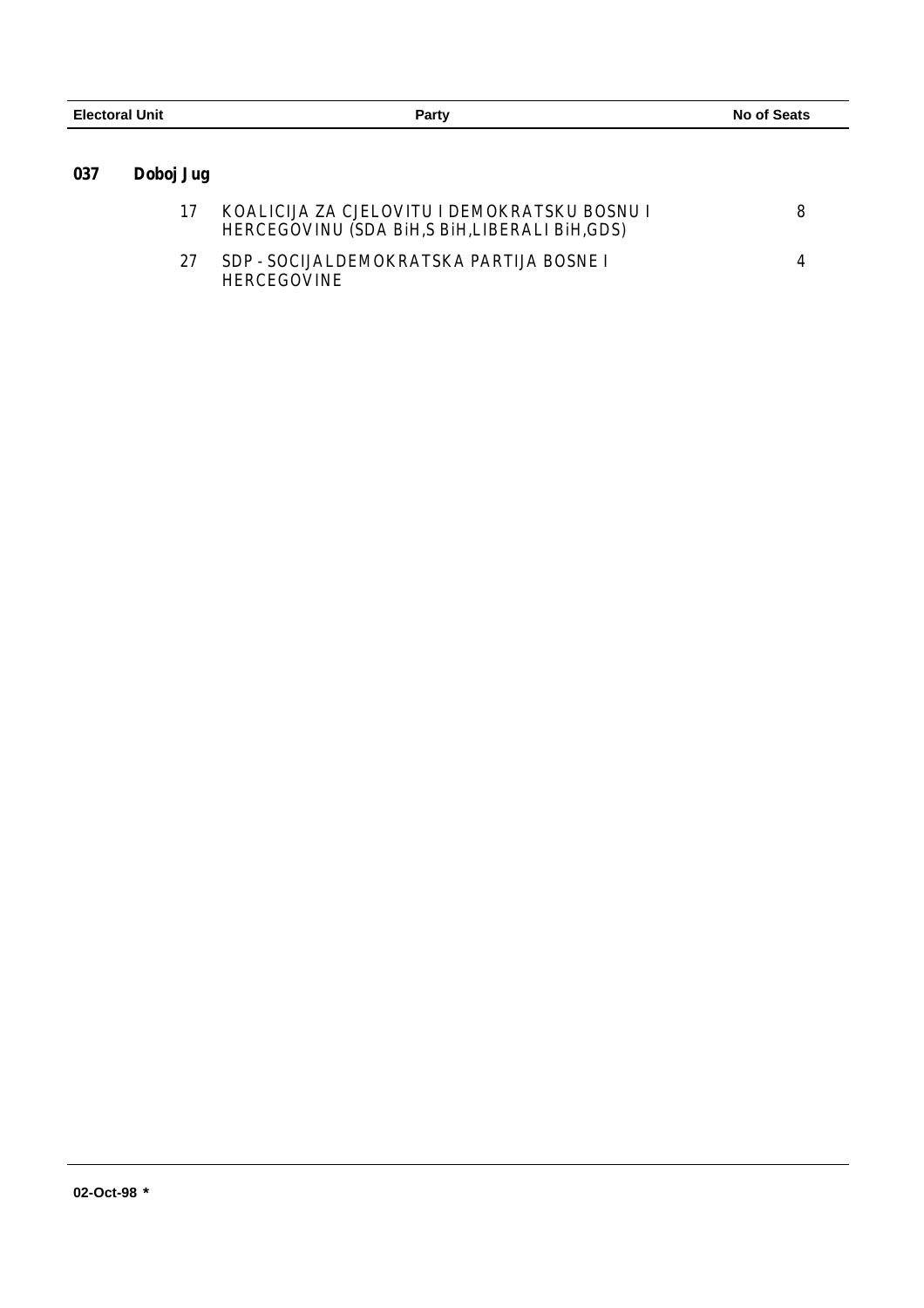| <b>Electoral Unit</b> |        | Party                                                                                           | <b>No of Seats</b> |
|-----------------------|--------|-------------------------------------------------------------------------------------------------|--------------------|
| 055                   | Teo~ak |                                                                                                 |                    |
|                       | 17     | KOALICIJA ZA CJELOVITU I DEMOKRATSKU BOSNU I<br>HERCEGOVINU (SDA BIH, S BIH, LIBERALI BIH, GDS) | 19                 |
|                       | 27     | SDP - SOCIJALDEMOKRATSKA PARTIJA BOSNE I<br><b>HERCEGOVINE</b>                                  |                    |

49 SOCIJALDEMOKRATI BiH 10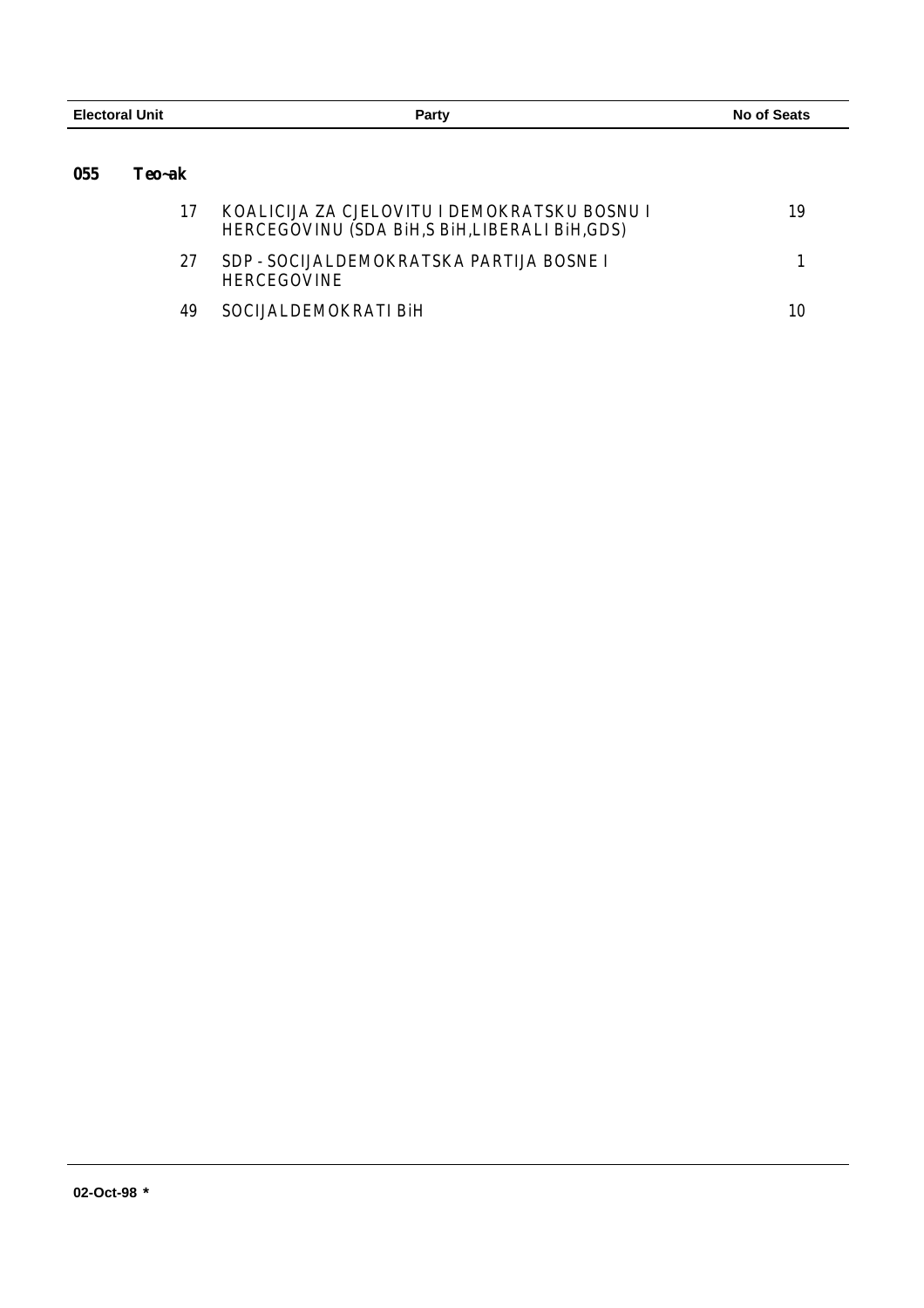| <b>Electoral Unit</b> |              | Party                                                                                        | <b>No of Seats</b> |
|-----------------------|--------------|----------------------------------------------------------------------------------------------|--------------------|
|                       |              |                                                                                              |                    |
| 082                   | <b>Sapna</b> |                                                                                              |                    |
|                       | 17           | KOALICIJA ZA CJELOVITU I DEMOKRATSKU BOSNU I<br>HERCEGOVINU (SDA BiH,S BiH,LIBERALI BiH,GDS) | 19                 |
|                       | 27           | SDP - SOCIJALDEMOKRATSKA PARTIJA BOSNE I<br><b>HERCEGOVINE</b>                               |                    |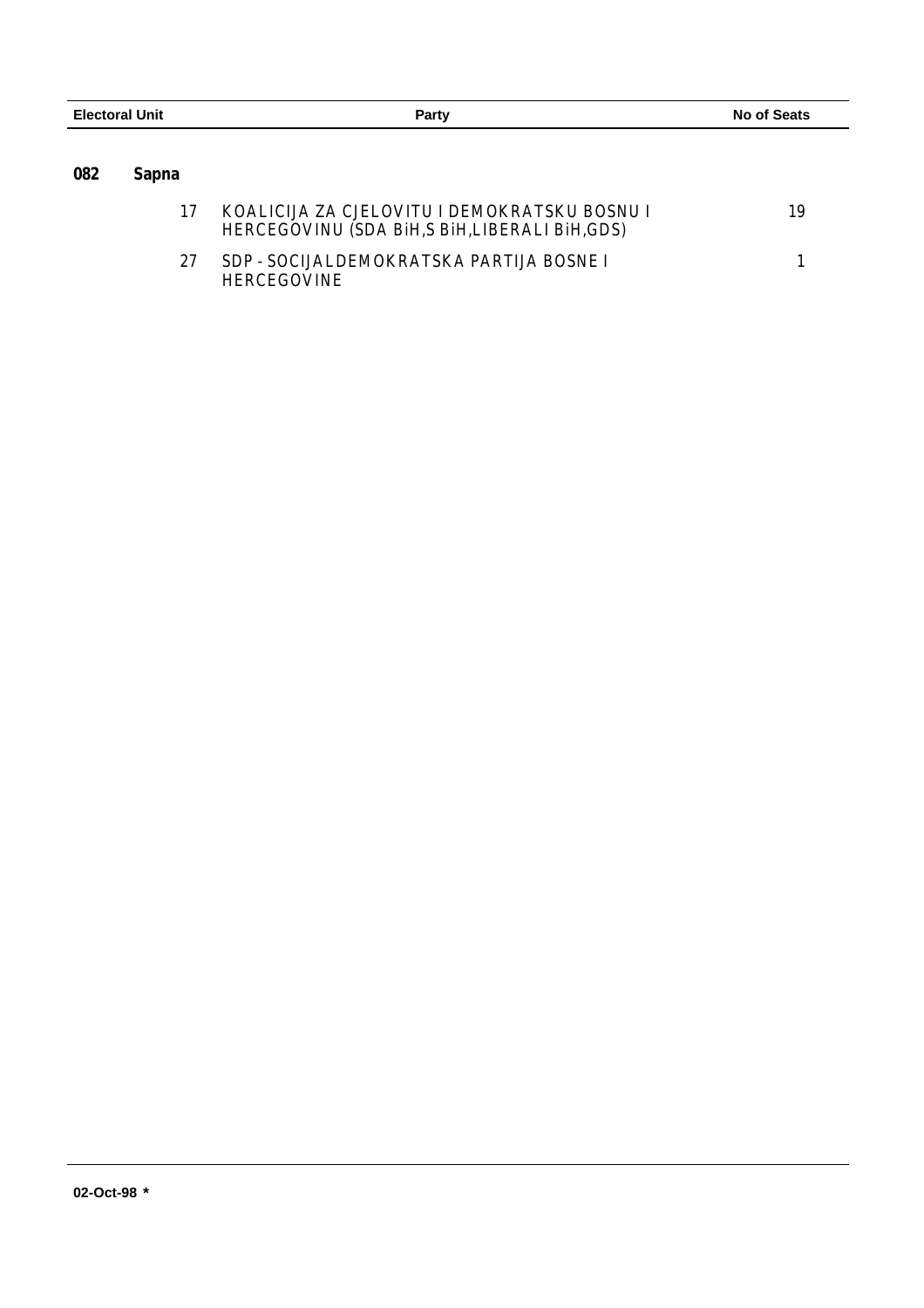|     | <b>Electoral Unit</b> |  | Party                                                                                         |  | No of Seats |  |
|-----|-----------------------|--|-----------------------------------------------------------------------------------------------|--|-------------|--|
| 143 | Pale                  |  |                                                                                               |  |             |  |
|     |                       |  | KOALICIJA ZA CJELOVITU I DEMOKRATSKU BOSNU I<br>UDDADAALIIUU (AD L DJU A DJU LUDDALL DJU ADA) |  |             |  |

|      | HERCEGOVINU (SDA BIH, S BIH, LIBERALI BIH, GDS) |  |
|------|-------------------------------------------------|--|
| - 30 | ISTO^NO BOSANSKA STRANKA (IBS)                  |  |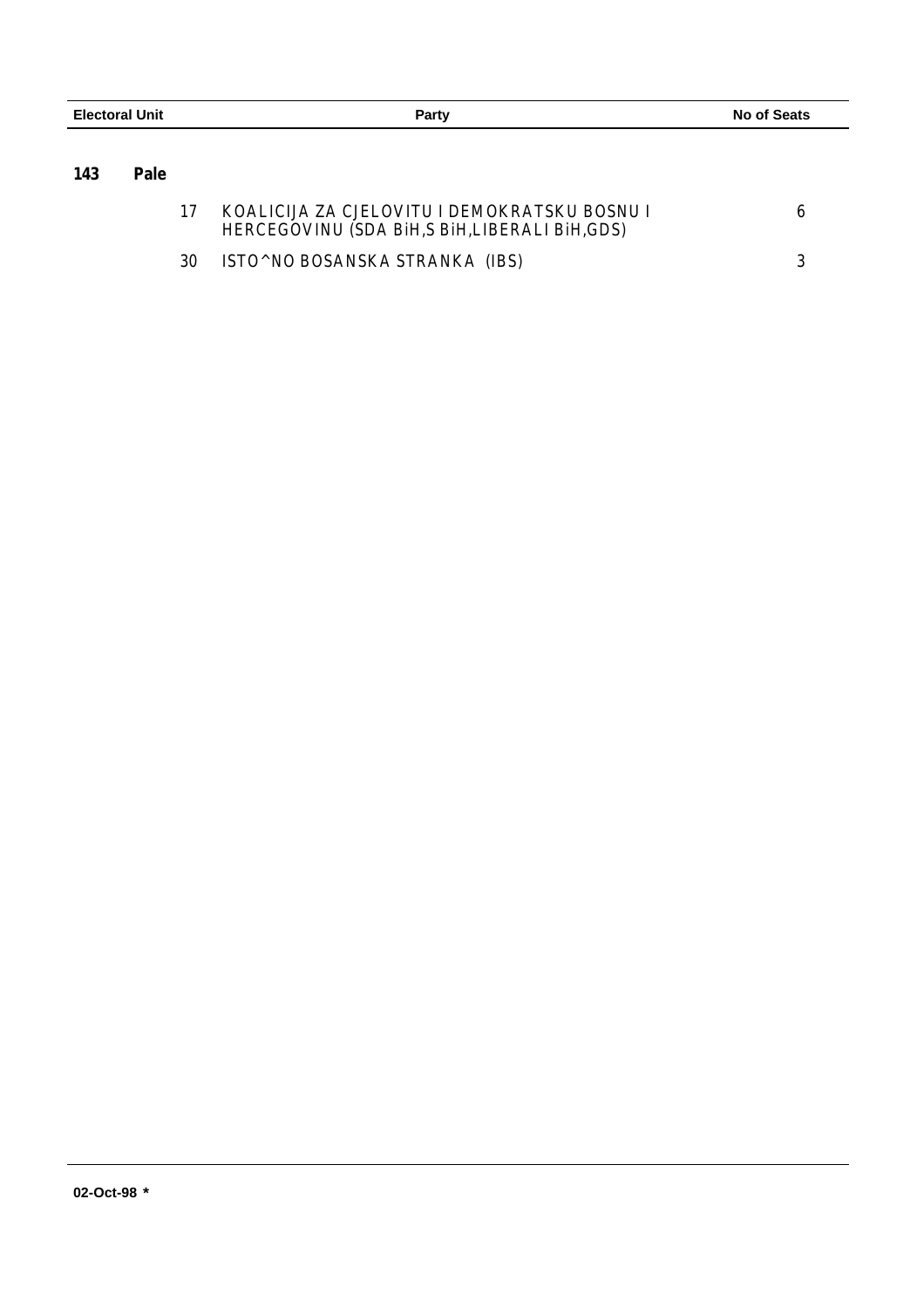| <b>Electoral Unit</b> |      | Party                                                                                           | No of Seats |  |
|-----------------------|------|-------------------------------------------------------------------------------------------------|-------------|--|
| 165                   | Fo~a |                                                                                                 |             |  |
|                       | 17   | KOALICIJA ZA CJELOVITU I DEMOKRATSKU BOSNU I<br>HERCEGOVINU (SDA BIH, S BIH, LIBERALI BIH, GDS) | 8           |  |
|                       | 27   | SDP - SOCIJALDEMOKRATSKA PARTIJA BOSNE I<br><b>HERCEGOVINE</b>                                  |             |  |
|                       | 39   | POLITI^KI KLUB NEZAVISNIH BiH                                                                   |             |  |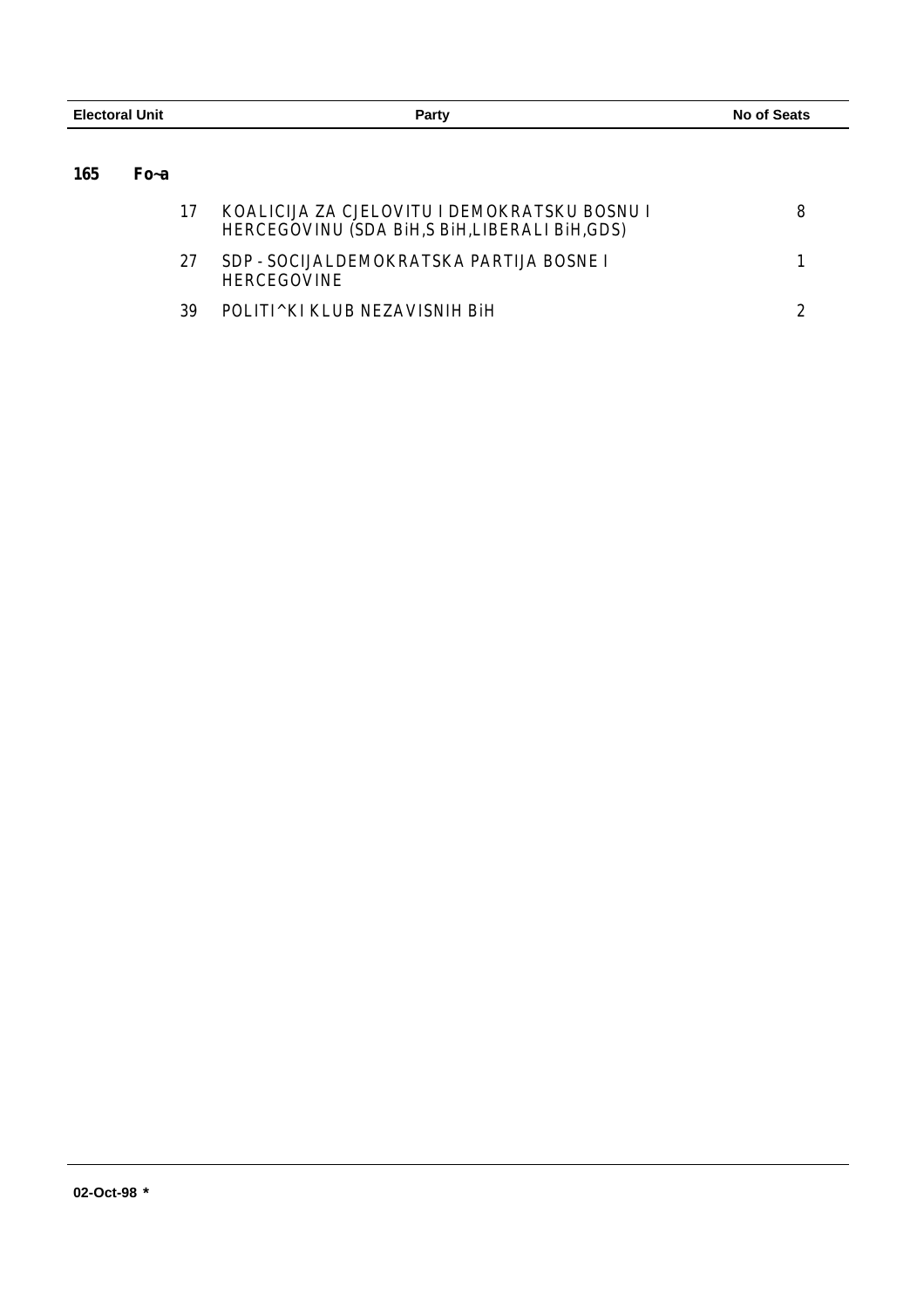| <b>Electoral Unit</b> |              |         | <b>Party</b> | <b>No of Seats</b> |
|-----------------------|--------------|---------|--------------|--------------------|
| 181                   | <b>Ravno</b> |         |              |                    |
|                       | 63           | HDZ BiH |              | 14                 |

| 68 | NOVA HRVATSKA INICIJATIVA - HKDU |  |
|----|----------------------------------|--|
|    |                                  |  |

J.  $\overline{\phantom{0}}$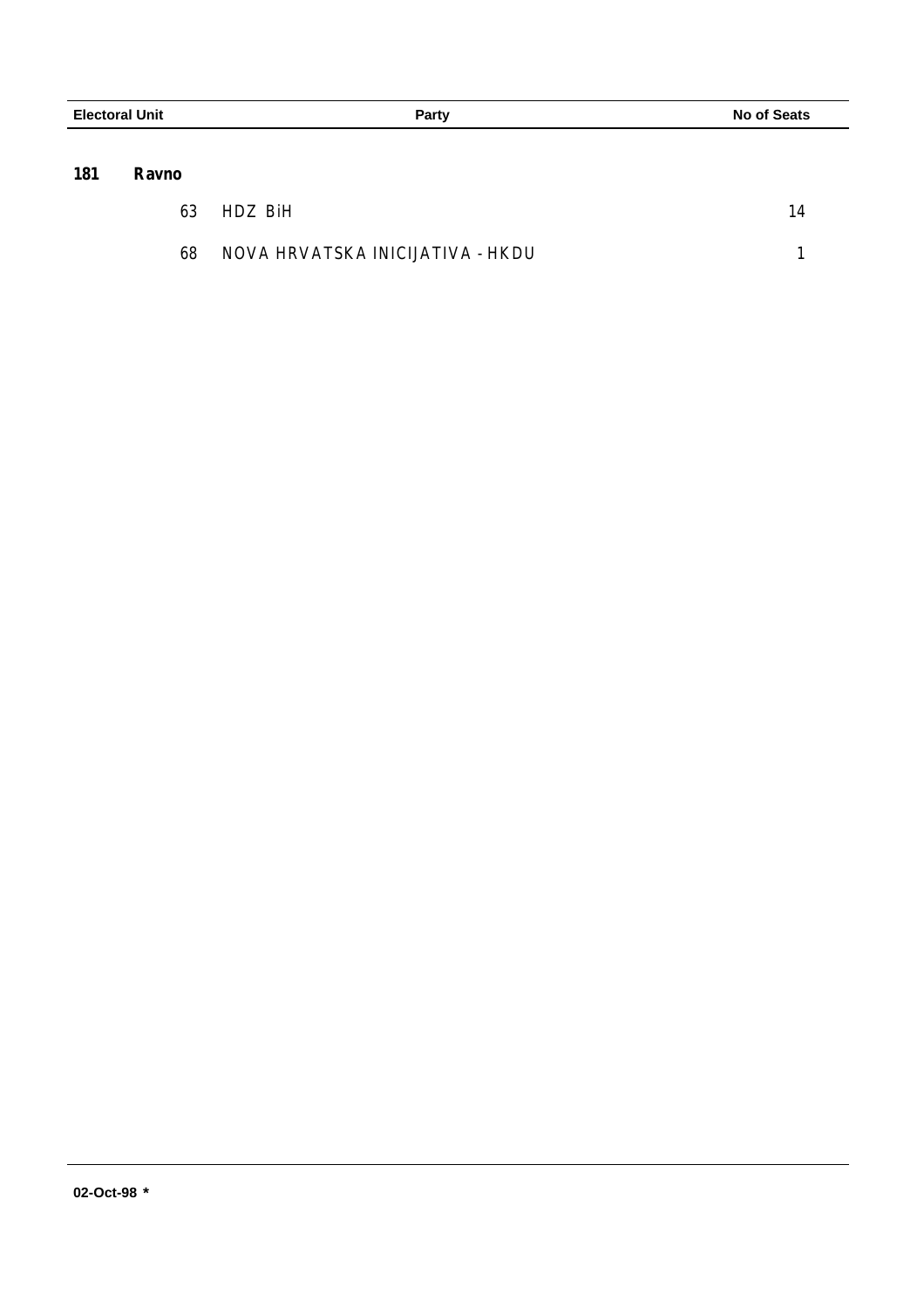| <b>Electoral Unit</b> |              | <b>Party</b> | <b>No of Seats</b> |   |
|-----------------------|--------------|--------------|--------------------|---|
|                       |              |              |                    |   |
| 183                   | <b>Usora</b> |              |                    |   |
|                       | 63           | HDZ BiH      |                    | 6 |

÷,  $\overline{\phantom{0}}$ 

| 68 | NOVA HRVATSKA INICIJATIVA - HKDU |  |
|----|----------------------------------|--|
|----|----------------------------------|--|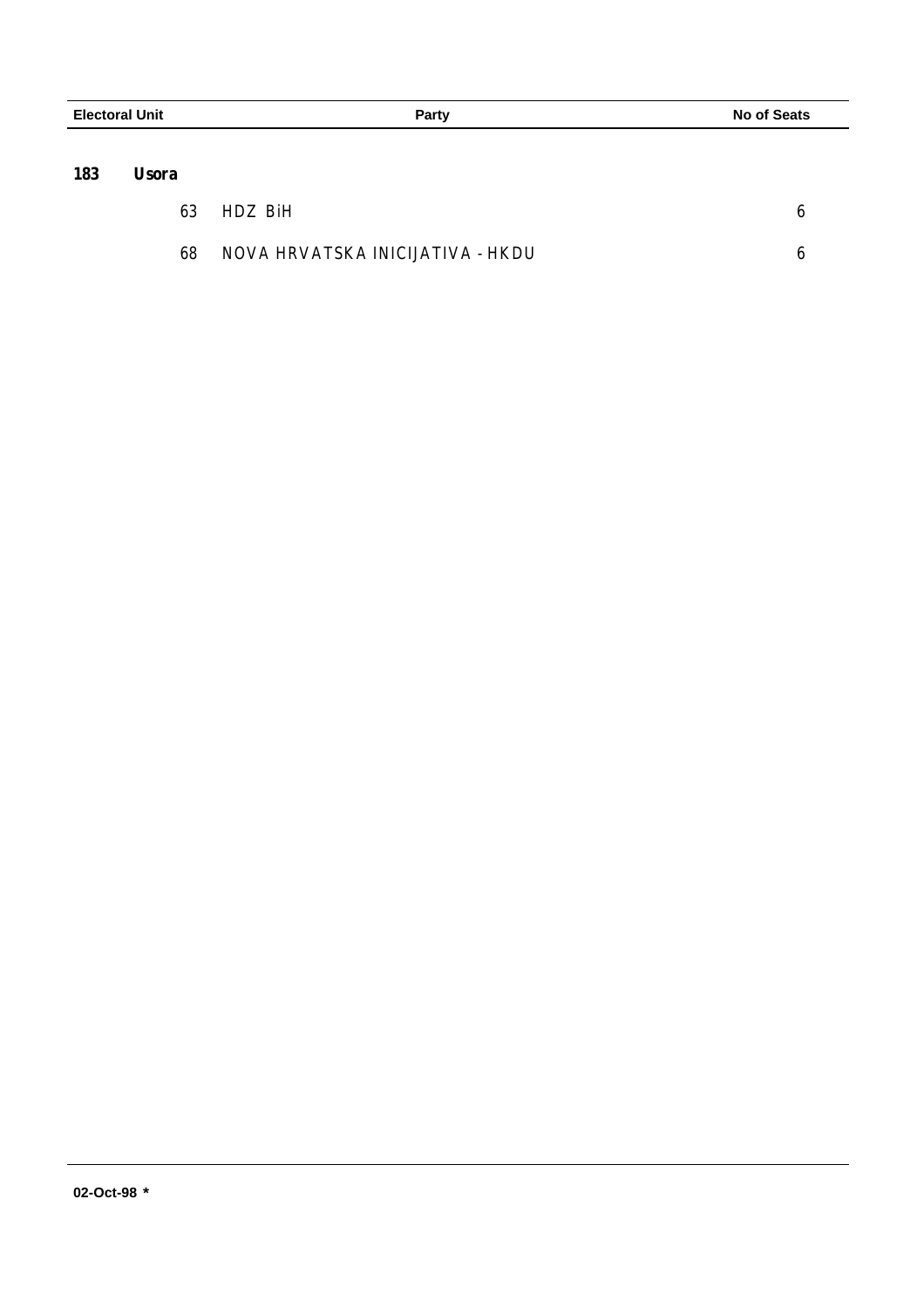| <b>Electoral Unit</b> |            | Party                                                                                           | <b>No of Seats</b> |
|-----------------------|------------|-------------------------------------------------------------------------------------------------|--------------------|
| 184                   | Kostajnica |                                                                                                 |                    |
|                       | 01         | SRPSKI NARODNI SAVEZ REPUBLIKE SRPSKE - Biljana<br>$Play{i}$                                    | 3                  |
|                       | 17         | KOALICIJA ZA CJELOVITU I DEMOKRATSKU BOSNU I<br>HERCEGOVINU (SDA BIH, S BIH, LIBERALI BIH, GDS) | 4                  |
|                       | 23         | SRPSKA RADIKALNA STRANKA REPUBLIKE SRPSKE                                                       | 4                  |
|                       | 26         | SOCIJALISTI^KA PARTIJA REPUBLIKE SRPSKE                                                         | 6                  |
|                       | 53         | <b>SDS - SRPSKIH ZEMALJA</b>                                                                    | 6                  |
|                       | 66         | <b>SNSD - Milorad Dodik</b>                                                                     | $\boldsymbol{2}$   |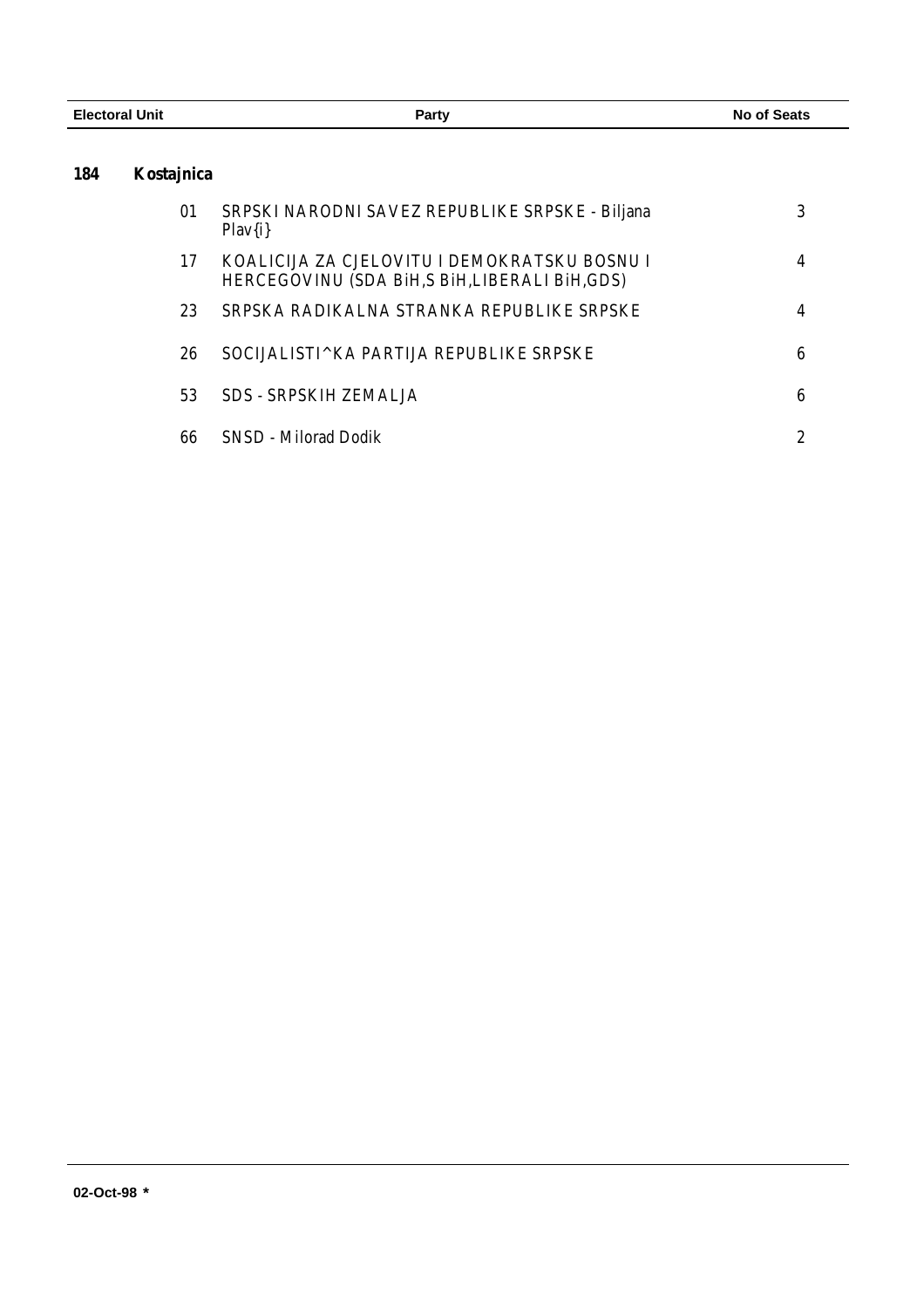| <b>Electoral Unit</b> | Party | <b>No of Seats</b> |
|-----------------------|-------|--------------------|
|                       |       |                    |

## **CANTON 1**

| 17 | KOALICIJA ZA CJELOVITU I DEMOKRATSKU BOSNU I<br>HERCEGOVINU (SDA BIH,S BIH,LIBERALI BIH,GDS) |                | 33             |
|----|----------------------------------------------------------------------------------------------|----------------|----------------|
| 26 | SOCIJALISTI^KA PARTIJA REPUBLIKE SRPSKE                                                      |                |                |
| 27 | SDP - SOCIJALDEMOKRATSKA PARTIJA BOSNE I<br><b>HERCEGOVINE</b>                               |                | 3              |
| 37 | BOJ NJA^KA STRANKA PRAVA BOSNE I<br><b>HERCEGOVINE (BSP BiH)</b>                             |                |                |
| 54 | DA BIH                                                                                       |                | $\overline{2}$ |
|    | SOCIJALDEMOKRATI BIH<br>49                                                                   | $\overline{2}$ |                |
| 60 | DNZ - DEMOKRATSKA NARODNA ZAJEDNICA BIH                                                      |                | 8              |
| 63 | HDZ RiH                                                                                      |                |                |
| 74 | BOSANSKA NEZAVISNA ALIJANSA                                                                  |                |                |
|    | <b>BOSS - BOSANSKA STRANKA</b><br>78                                                         |                |                |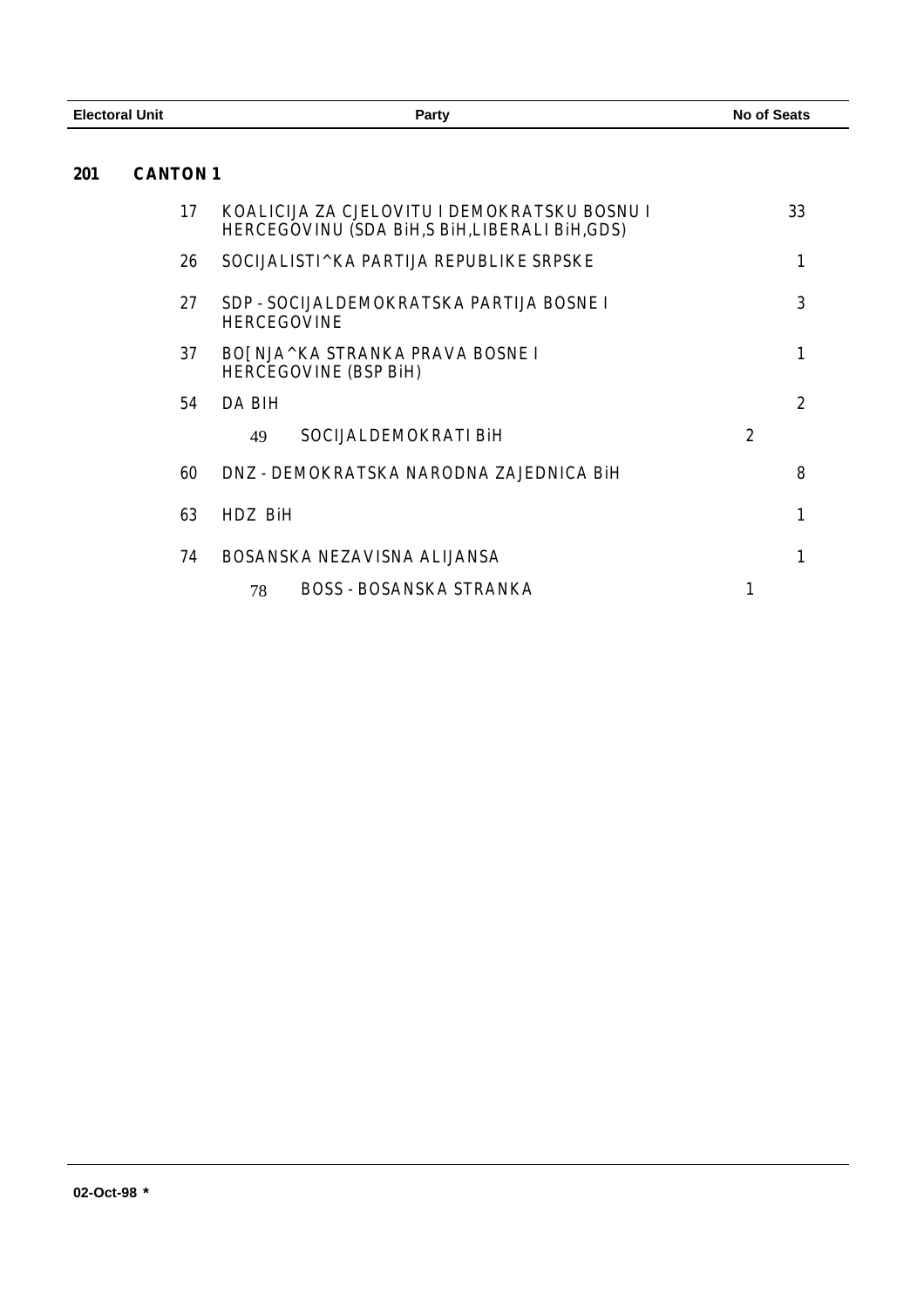| <b>Electoral Unit</b> |                 | Party                                                                                           | No of Seats |  |
|-----------------------|-----------------|-------------------------------------------------------------------------------------------------|-------------|--|
| 202                   | <b>CANTON 2</b> |                                                                                                 |             |  |
|                       | 17              | KOALICIJA ZA CJELOVITU I DEMOKRATSKU BOSNU I<br>HERCEGOVINU (SDA BIH, S BIH, LIBERALI BIH, GDS) | 5           |  |
|                       | 27              | SDP - SOCIJALDEMOKRATSKA PARTIJA BOSNE I<br><b>HERCEGOVINE</b>                                  |             |  |
|                       | 48              | POSAVSKA DEMOKRATSKA STRANKA (PDS)                                                              |             |  |
|                       | 63              | HDZ BiH                                                                                         | 17          |  |
|                       | 68              | NOVA HRVATSKA INICIJATIVA - HKDU                                                                | 6           |  |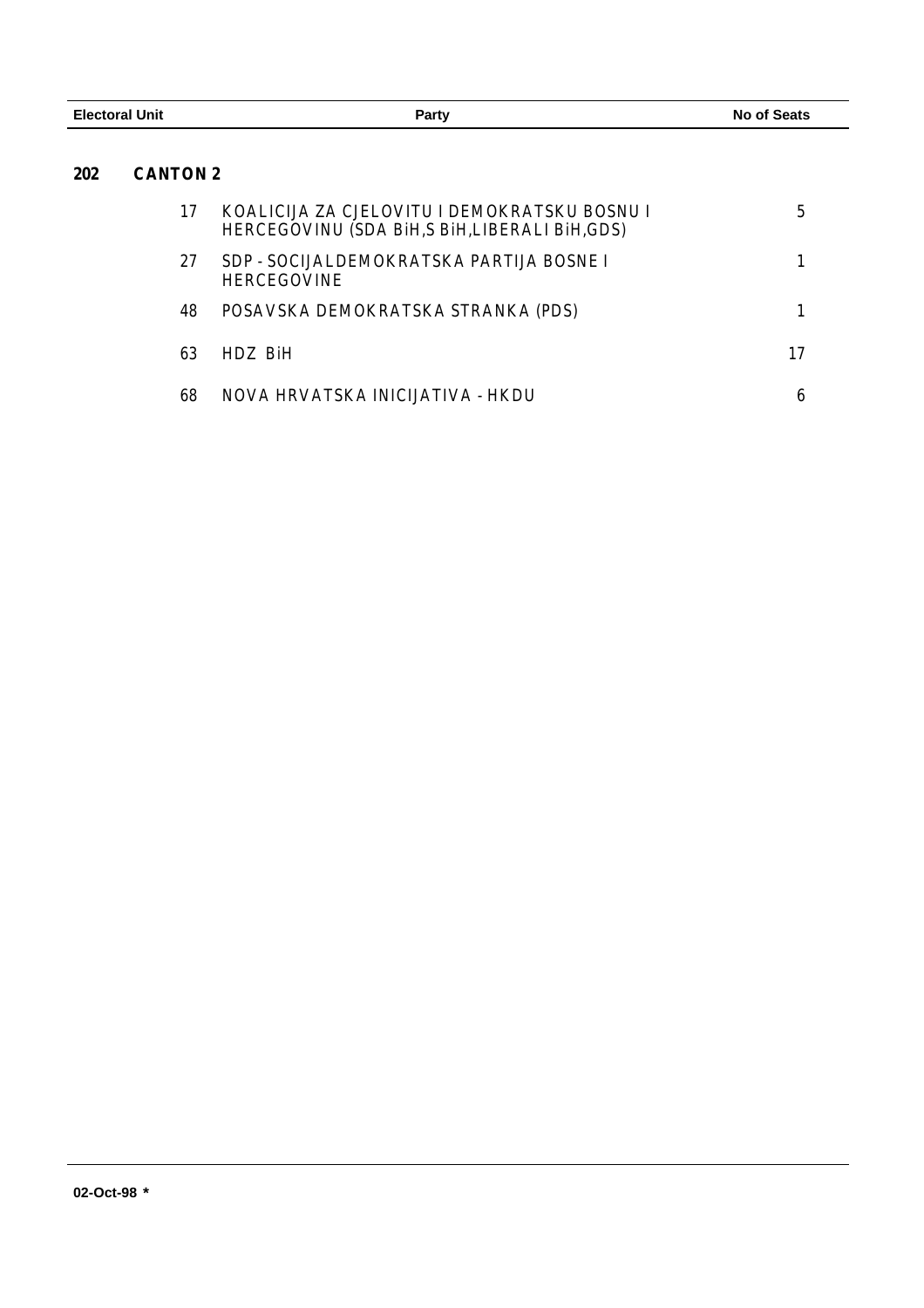| <b>Electoral Unit</b> |                 | <b>Party</b>                                                                                 | <b>No of Seats</b> |
|-----------------------|-----------------|----------------------------------------------------------------------------------------------|--------------------|
| 203                   | <b>CANTON 3</b> |                                                                                              |                    |
|                       | 17              | KOALICIJA ZA CJELOVITU I DEMOKRATSKU BOSNU I<br>HERCEGOVINU (SDA BIH,S BIH,LIBERALI BIH,GDS) | 26                 |
|                       | 33              | <b>DS PENZIONERA</b>                                                                         | $\mathbf{1}$       |
|                       | 54              | DA BIH                                                                                       | 9                  |
|                       |                 | SOCIJALDEMOKRATI BiH<br>49                                                                   | 9                  |
|                       | 63              | HDZ BiH                                                                                      | $\boldsymbol{2}$   |
|                       | 64              | <b>BH ALIJANSA</b>                                                                           | 10                 |
|                       |                 | SDP - SOCIJALDEMOKRATSKA<br>27<br>PARTIJA BOSNE I HERCEGOVINE                                | 10                 |
|                       | 68              | NOVA HRVATSKA INICIJATIVA - HKDU                                                             | 1                  |
|                       | 78              | <b>BOSS - BOSANSKA STRANKA</b>                                                               | 1                  |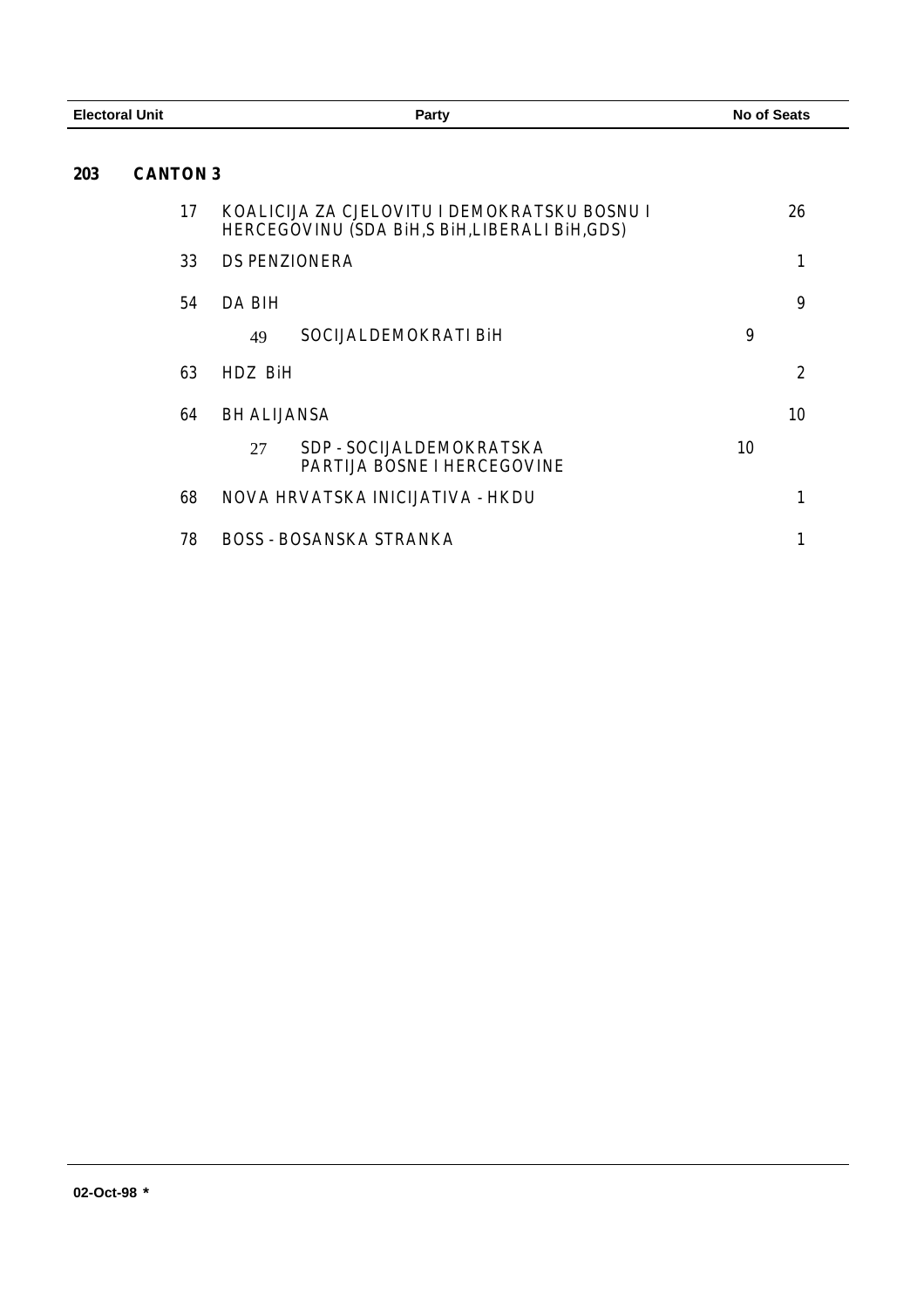| <b>Electoral Unit</b> |                 | <b>Party</b>                                                                                 | <b>No of Seats</b> |
|-----------------------|-----------------|----------------------------------------------------------------------------------------------|--------------------|
| 204                   | <b>CANTON 4</b> |                                                                                              |                    |
|                       | 13              | BOSANSKOHERCEGOVA^KA PATRIOTSKA STRANKA<br><b>BPS</b>                                        | $\mathbf{1}$       |
|                       | 17              | KOALICIJA ZA CJELOVITU I DEMOKRATSKU BOSNU I<br>HERCEGOVINU (SDA BIH,S BIH,LIBERALI BIH,GDS) | 28                 |
|                       | 21              | KOALICIJA STRANKA @ENA I STUDENTSKA STRANKA                                                  | 1                  |
|                       | 54              | <b>DA BIH</b>                                                                                | $\boldsymbol{2}$   |
|                       |                 | SOCIJALDEMOKRATI BiH<br>49                                                                   | $\overline{2}$     |
|                       | 63              | HDZ BiH                                                                                      | 4                  |
|                       | 64              | <b>BH ALIJANSA</b>                                                                           | 11                 |
|                       |                 | SDP - SOCIJALDEMOKRATSKA<br>27<br>PARTIJA BOSNE I HERCEGOVINE                                | 11                 |
|                       | 68              | NOVA HRVATSKA INICIJATIVA - HKDU                                                             | $\boldsymbol{2}$   |
|                       | 78              | <b>BOSS - BOSANSKA STRANKA</b>                                                               | 1                  |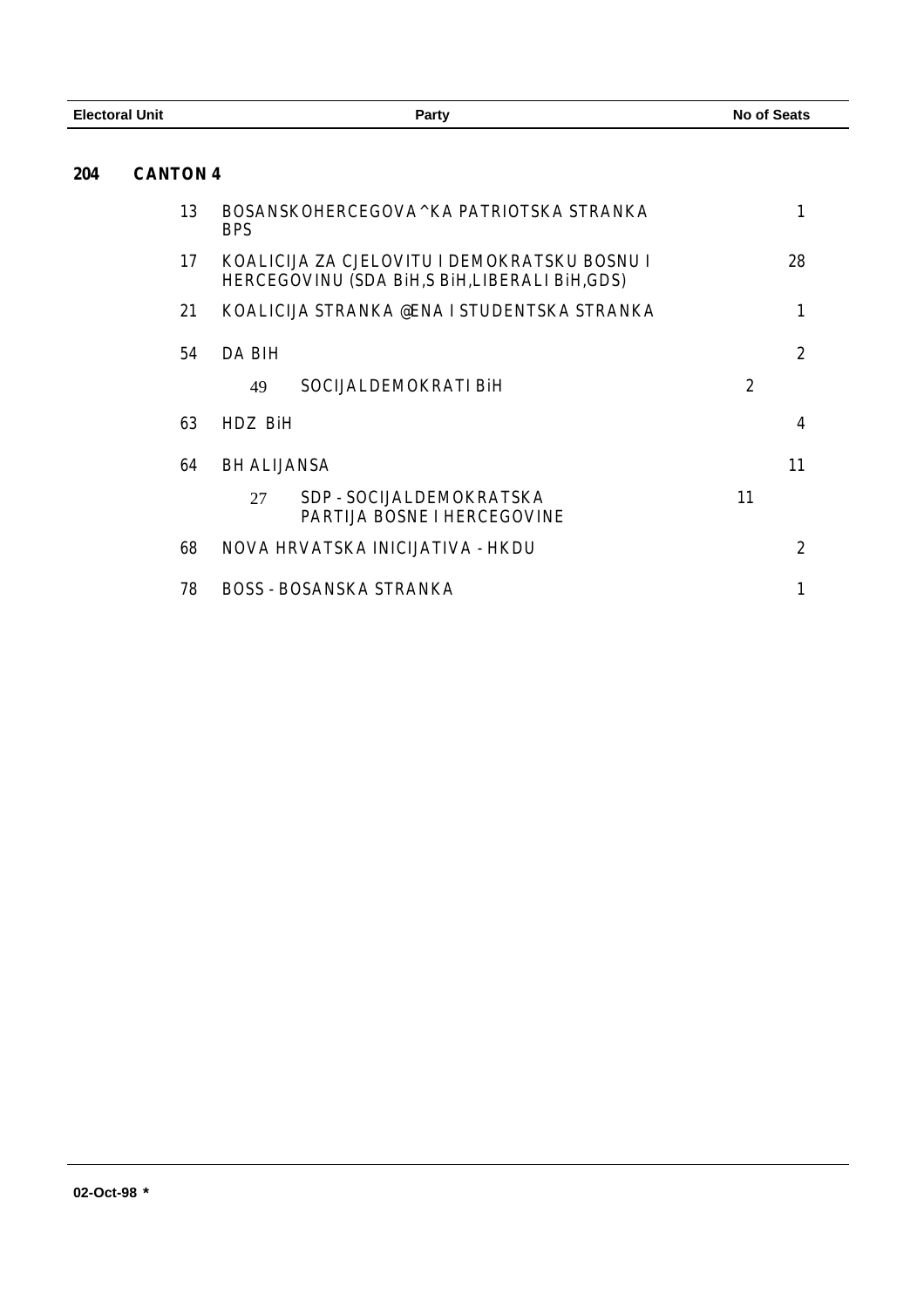| <b>Electoral Unit</b> |                 | <b>Party</b>                                                                                    | <b>No of Seats</b> |
|-----------------------|-----------------|-------------------------------------------------------------------------------------------------|--------------------|
| 205                   | <b>CANTON 5</b> |                                                                                                 |                    |
|                       | 17              | KOALICIJA ZA CJELOVITU I DEMOKRATSKU BOSNU I<br>HERCEGOVINU (SDA BIH, S BIH, LIBERALI BIH, GDS) | 21                 |
|                       | 21              | KOALICIJA STRANKA @ENA I STUDENTSKA STRANKA                                                     | 1                  |
|                       | 27              | SDP - SOCIJALDEMOKRATSKA PARTIJA BOSNE I<br><b>HERCEGOVINE</b>                                  | 5                  |
|                       | 30              | ISTO^NO BOSANSKA STRANKA (IBS)                                                                  | 1                  |
|                       | 49              | SOCIJALDEMOKRATI BiH                                                                            | 1                  |
|                       | 74              | BOSANSKA NEZAVISNA ALIJANSA                                                                     | $\mathbf{2}$       |
|                       |                 | POLITI^KI KLUB NEZAVISNIH BiH<br>39                                                             | $\boldsymbol{2}$   |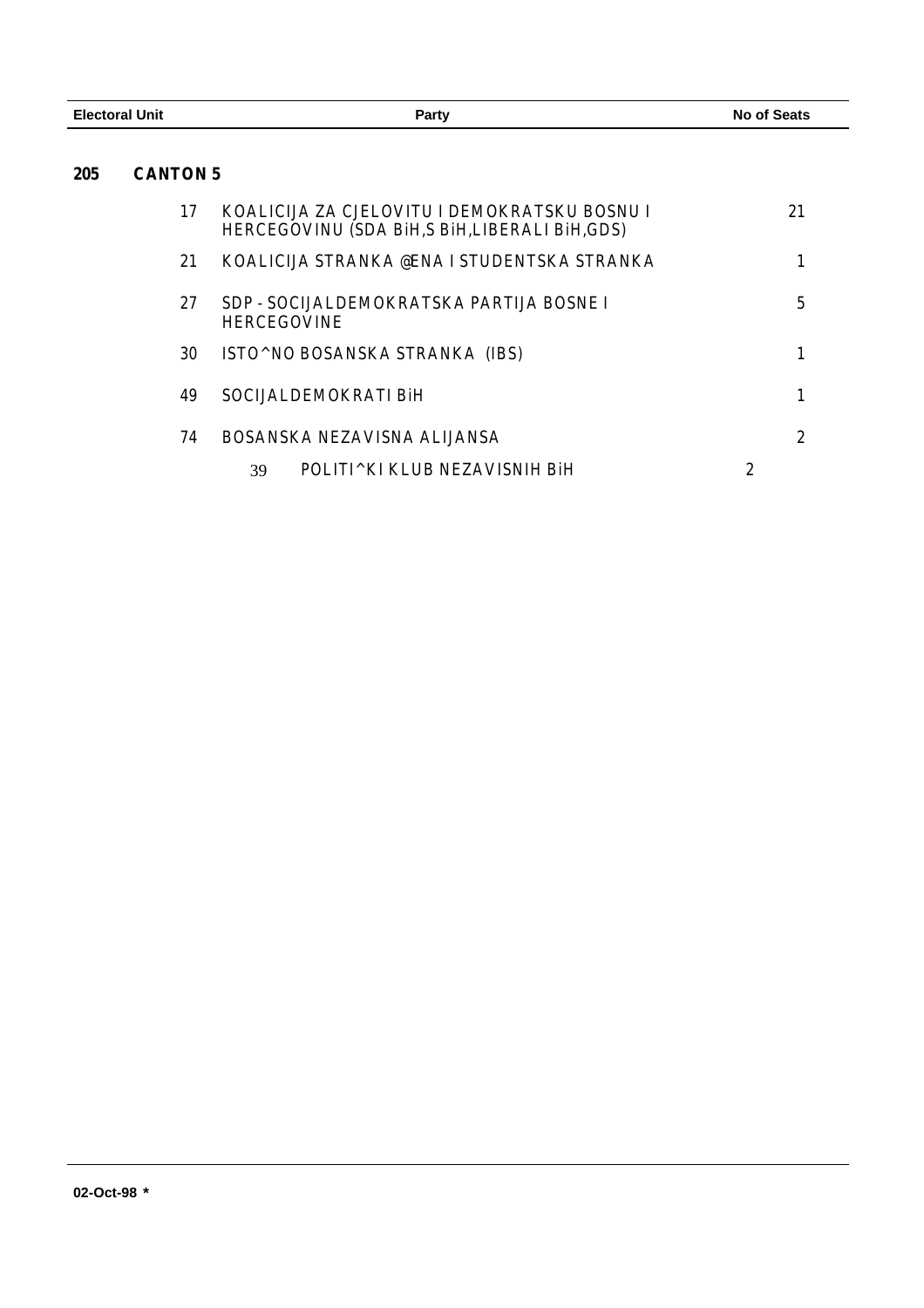| <b>Electoral Unit</b>         | <b>Party</b>                                                                                 | <b>No of Seats</b> |
|-------------------------------|----------------------------------------------------------------------------------------------|--------------------|
| <b>CANTON 6</b><br><b>206</b> |                                                                                              |                    |
| 08                            | HRVATSKA STRANKA PRAVA / HSP /                                                               | 1                  |
| 17                            | KOALICIJA ZA CJELOVITU I DEMOKRATSKU BOSNU I<br>HERCEGOVINU (SDA BIH,S BIH,LIBERALI BIH,GDS) | 22                 |
| 54                            | <b>DA BIH</b>                                                                                | $\mathbf{1}$       |
|                               | SOCIJALDEMOKRATI BiH<br>49                                                                   | 1                  |
| 63                            | HDZ BiH                                                                                      | 18                 |
| 64                            | <b>BH ALIJANSA</b>                                                                           | 5                  |
|                               | SDP - SOCIJALDEMOKRATSKA<br>27<br><b>PARTIJA BOSNE I HERCEGOVINE</b>                         | 5                  |
| 68                            | NOVA HRVATSKA INICIJATIVA - HKDU                                                             | 3                  |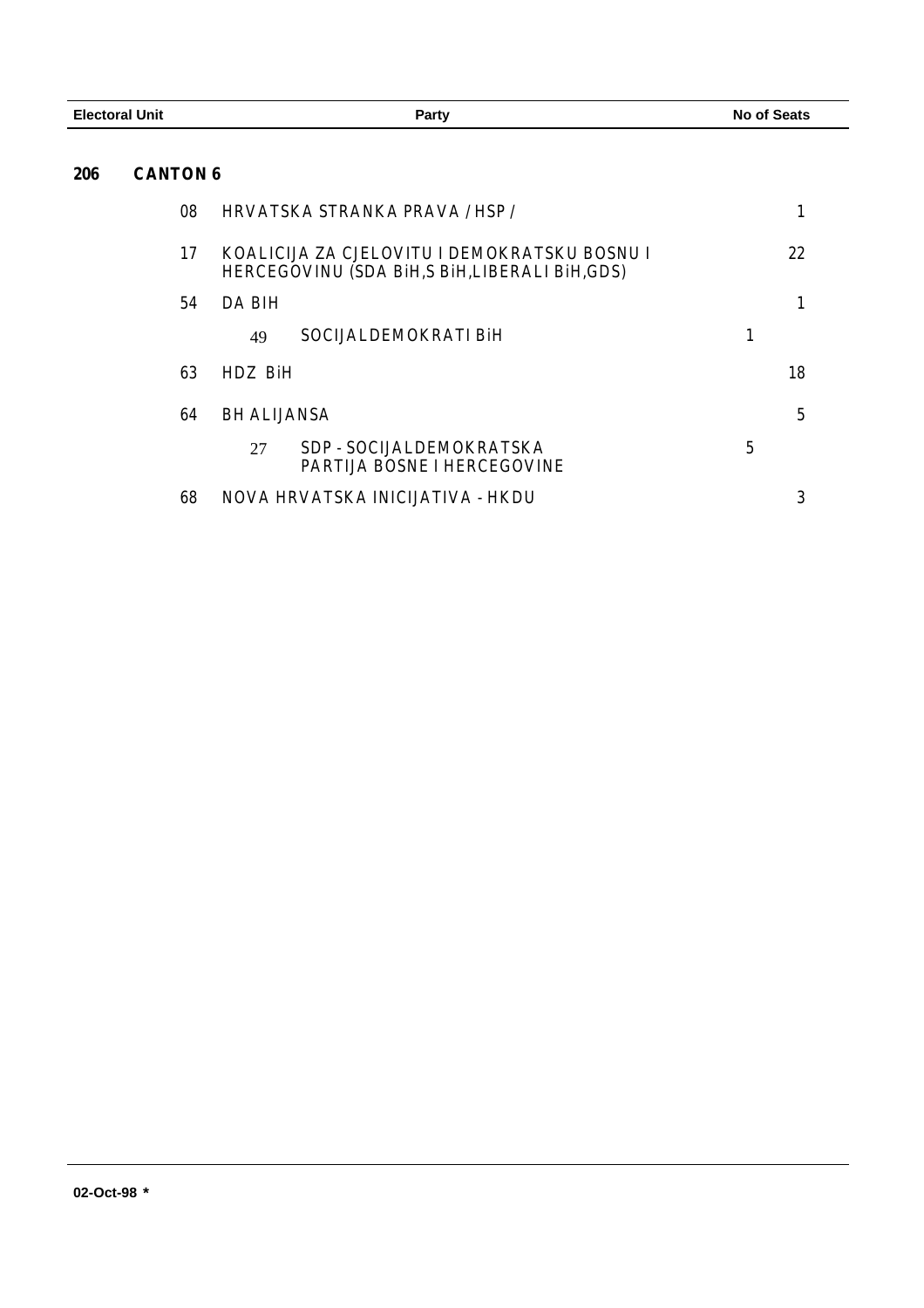| <b>Electoral Unit</b> |                 | Party                                                                                        | <b>No of Seats</b> |
|-----------------------|-----------------|----------------------------------------------------------------------------------------------|--------------------|
| 207                   | <b>CANTON 7</b> |                                                                                              |                    |
|                       | 08              | HRVATSKA STRANKA PRAVA / HSP /                                                               | 1                  |
|                       | 13              | BOSANSKOHERCEGOVA^KA PATRIOTSKA STRANKA<br><b>BPS</b>                                        | $\mathbf{1}$       |
|                       | 17              | KOALICIJA ZA CJELOVITU I DEMOKRATSKU BOSNU I<br>HERCEGOVINU (SDA BIH,S BIH,LIBERALI BIH,GDS) | 18                 |
|                       | 54              | <b>DA BIH</b>                                                                                | $\mathbf{1}$       |
|                       |                 | SOCIJALDEMOKRATI BiH<br>49                                                                   | 1                  |
|                       | 63              | HDZ BiH                                                                                      | 25                 |
|                       | 64              | <b>BH ALIJANSA</b>                                                                           | 3                  |
|                       |                 | SDP - SOCIJALDEMOKRATSKA<br>27<br>PARTIJA BOSNE I HERCEGOVINE                                | 3                  |
|                       | 68              | NOVA HRVATSKA INICIJATIVA - HKDU                                                             | 1                  |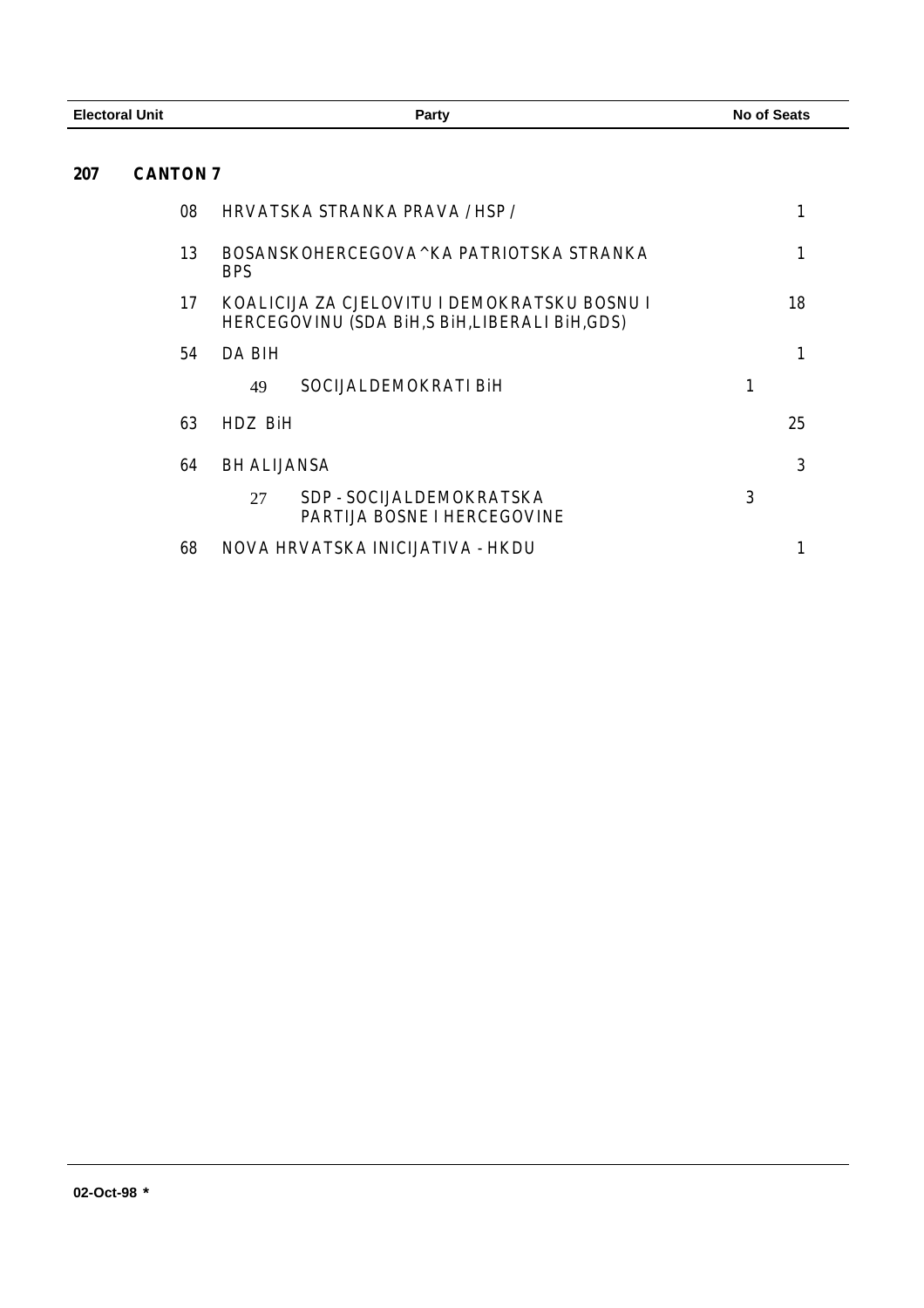| <b>Electoral Unit</b> |                 | Party                                   | <b>No of Seats</b> |  |
|-----------------------|-----------------|-----------------------------------------|--------------------|--|
| 208                   | <b>CANTON 8</b> |                                         |                    |  |
|                       | 08              | HRVATSKA STRANKA PRAVA / HSP /          | 3                  |  |
|                       | 14              | HRVATSKI KR[] ANSKI DOMOVINSKI PREPOROD |                    |  |
|                       | 63              | HDZ BiH                                 | 26                 |  |
|                       | 68              | NOVA HRVATSKA INICIJATIVA - HKDU        |                    |  |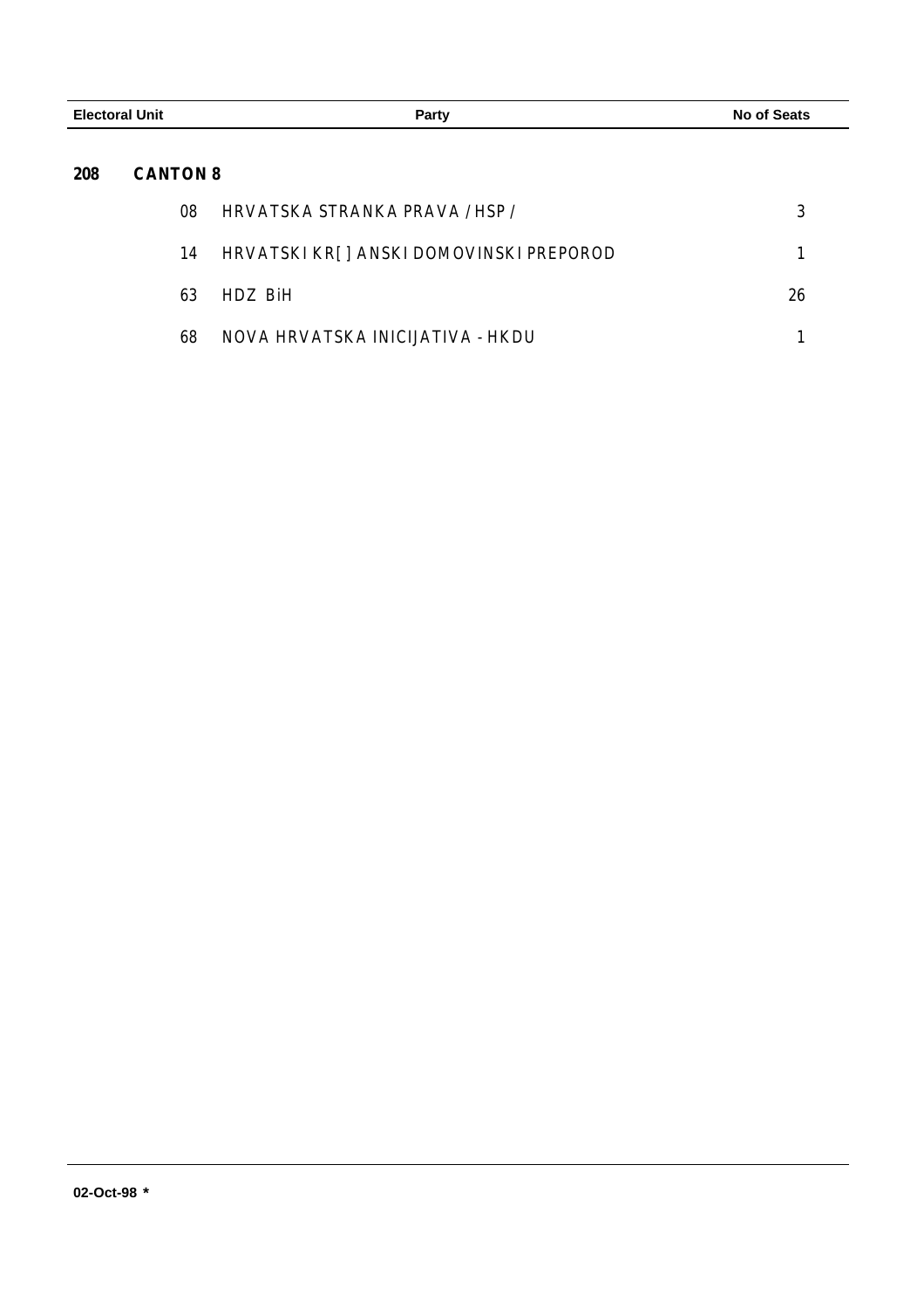## **CANTON 9**

| 07 | <b>DEMOKRATSKA</b><br>3          |                                                                                                 |                |
|----|----------------------------------|-------------------------------------------------------------------------------------------------|----------------|
|    | 28                               | <b>KOALICIJA CENTRA</b><br>1                                                                    |                |
|    | 49                               | $\overline{2}$<br>SOCIJALDEMOKRATI BiH                                                          |                |
| 13 | <b>BPS</b>                       | BOSANSKOHERCEGOVA^KA PATRIOTSKA STRANKA                                                         | $\overline{2}$ |
| 17 |                                  | KOALICIJA ZA CJELOVITU I DEMOKRATSKU BOSNU I<br>HERCEGOVINU (SDA BIH, S BIH, LIBERALI BIH, GDS) | 25             |
| 33 | <b>DS PENZIONERA</b>             |                                                                                                 | $\mathbf{1}$   |
| 63 | HDZ BiH                          |                                                                                                 | 1              |
| 64 | <b>BH ALIJANSA</b><br>11         |                                                                                                 |                |
|    | 27                               | SDP - SOCIJAL DEMOKRATSKA<br>11<br><b>PARTIJA BOSNE I HERCEGOVINE</b>                           |                |
| 68 | NOVA HRVATSKA INICIJATIVA - HKDU |                                                                                                 | 1              |
| 74 | BOSANSKA NEZAVISNA ALIJANSA      |                                                                                                 | $\mathbf{1}$   |
|    | 78                               | <b>BOSS - BOSANSKA STRANKA</b><br>1                                                             |                |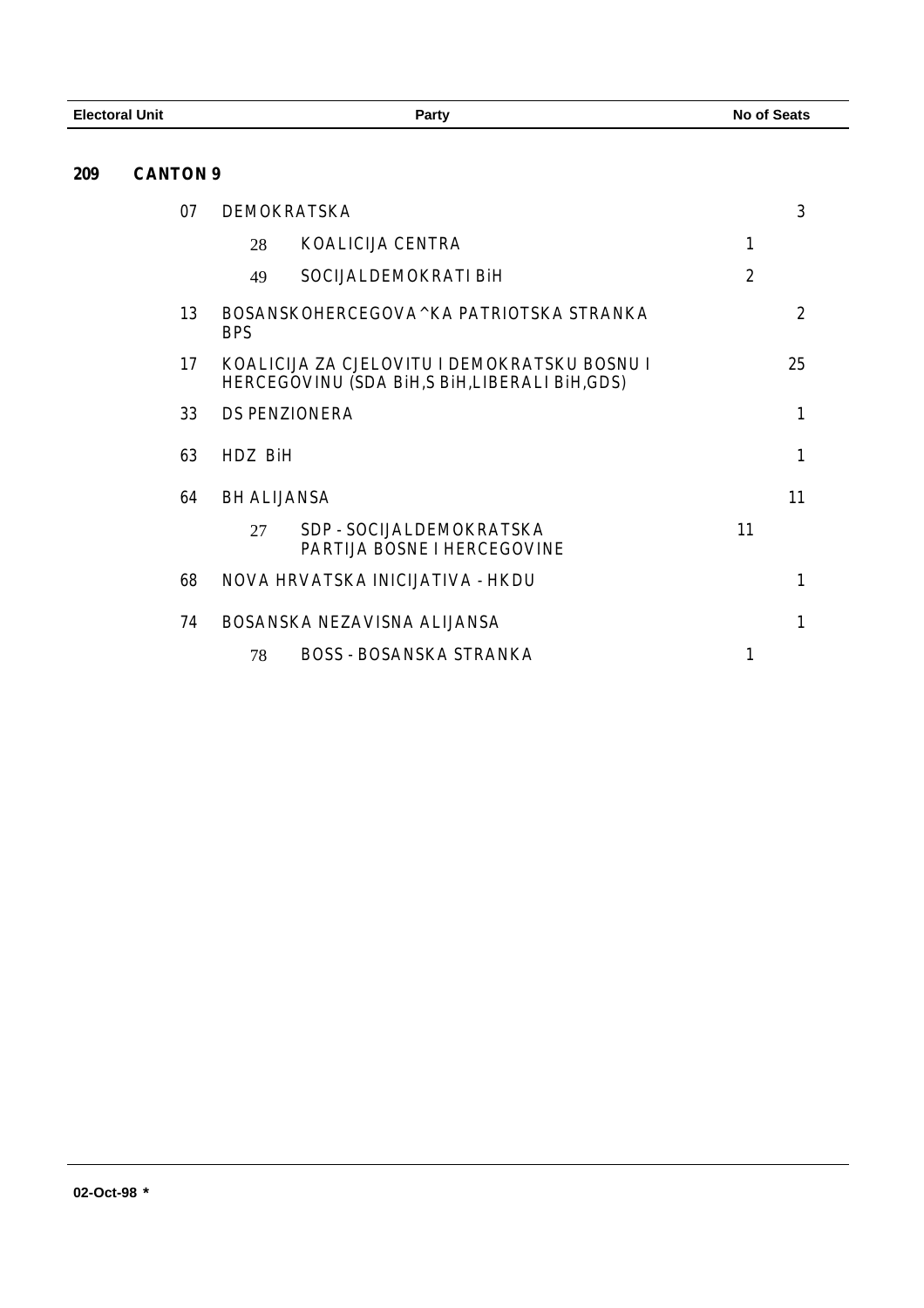**CANTON 10**

| 02 | <b>HSS BiH</b>     |                                                                                                 |   | 1              |
|----|--------------------|-------------------------------------------------------------------------------------------------|---|----------------|
| 08 |                    | HRVATSKA STRANKA PRAVA / HSP /                                                                  |   | 1              |
| 17 |                    | KOALICIJA ZA CJELOVITU I DEMOKRATSKU BOSNU I<br>HERCEGOVINU (SDA BIH, S BIH, LIBERALI BIH, GDS) |   | 4              |
| 26 |                    | SOCIJALISTI^KA PARTIJA REPUBLIKE SRPSKE                                                         |   | $\overline{2}$ |
| 54 | DA BIH             |                                                                                                 |   | $\mathbf{2}$   |
|    | 50                 | SOCIJALDEMOKRATI RS I BiH<br>(STRANKA DRVAR^ANA)                                                | 2 |                |
| 63 | HDZ BiH            |                                                                                                 |   | 18             |
| 64 | <b>BH ALIJANSA</b> |                                                                                                 |   | 1              |
|    | 27                 | SDP - SOCIJALDEMOKRATSKA<br>PARTIJA BOSNE I HERCEGOVINE                                         |   |                |
| 68 |                    | NOVA HRVATSKA INICIJATIVA - HKDU                                                                |   |                |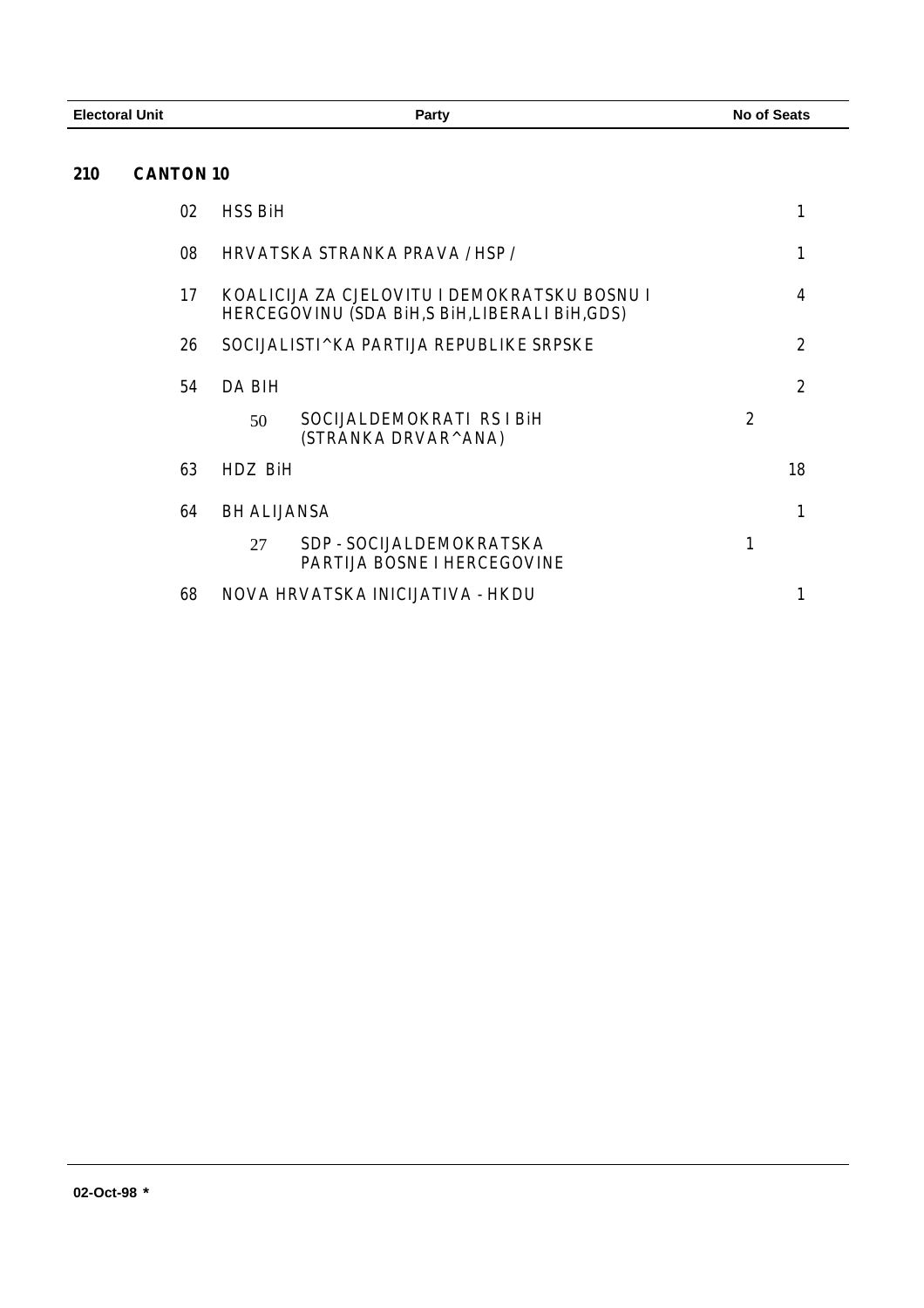| <b>Electoral Unit</b> |                             | Party          |                                                                                              | <b>No of Seats</b> |                  |
|-----------------------|-----------------------------|----------------|----------------------------------------------------------------------------------------------|--------------------|------------------|
| 300                   | <b>National Assembly RS</b> |                |                                                                                              |                    |                  |
|                       | 10                          |                | SRPSKA KOALICIJA ZA REPUBLIKU SRPSKU                                                         |                    | $\boldsymbol{2}$ |
|                       | 17                          |                | KOALICIJA ZA CJELOVITU I DEMOKRATSKU BOSNU I<br>HERCEGOVINU (SDA BiH,S BiH,LIBERALI BiH,GDS) |                    | 15               |
|                       | 27                          |                | SDP - SOCIJALDEMOKRATSKA PARTIJA BOSNE I<br><b>HERCEGOVINE</b>                               |                    | $\overline{2}$   |
|                       | 29                          | SLO@NO         |                                                                                              |                    | 10               |
|                       |                             | 26             | SOCIJALISTI^KA PARTIJA<br><b>REPUBLIKE SRPSKE</b>                                            | 10                 |                  |
|                       | 38                          |                | RADIKALNA STRANKA REPUBLIKE SRPSKE                                                           |                    | 3                |
|                       | 46                          | <b>ZAJEDNO</b> |                                                                                              |                    | 12               |
|                       |                             | 01             | SRPSKI NARODNI SAVEZ<br>REPUBLIKE SRPSKE - Biljana Plav{i}                                   | 12                 |                  |
|                       | 63                          | HDZ BiH        |                                                                                              |                    | $\mathbf{1}$     |
|                       | 66                          |                | <b>SNSD - Milorad Dodik</b>                                                                  |                    | $6\phantom{1}6$  |
|                       | 68                          |                | NOVA HRVATSKA INICIJATIVA - HKDU                                                             |                    | $\mathbf{1}$     |
|                       | 76                          |                | SDS I SRS alijansa za NARODNU SKUP [TINU RS                                                  |                    | 30               |
|                       |                             | 23             | SRPSKA RADIKALNA STRANKA<br>REPUBLIKE SRPSKE                                                 | 11                 |                  |
|                       |                             | 53             | <b>SDS - SRPSKIH ZEMALJA</b>                                                                 | 19                 |                  |
|                       | 80                          |                | <b>SVI ZA KRALJA I OTAD@BINU</b>                                                             |                    | $\mathbf{1}$     |
|                       |                             | 51             | KOALICIJA ZA KRALJA I<br>OTAD@BINU                                                           | $\mathbf{1}$       |                  |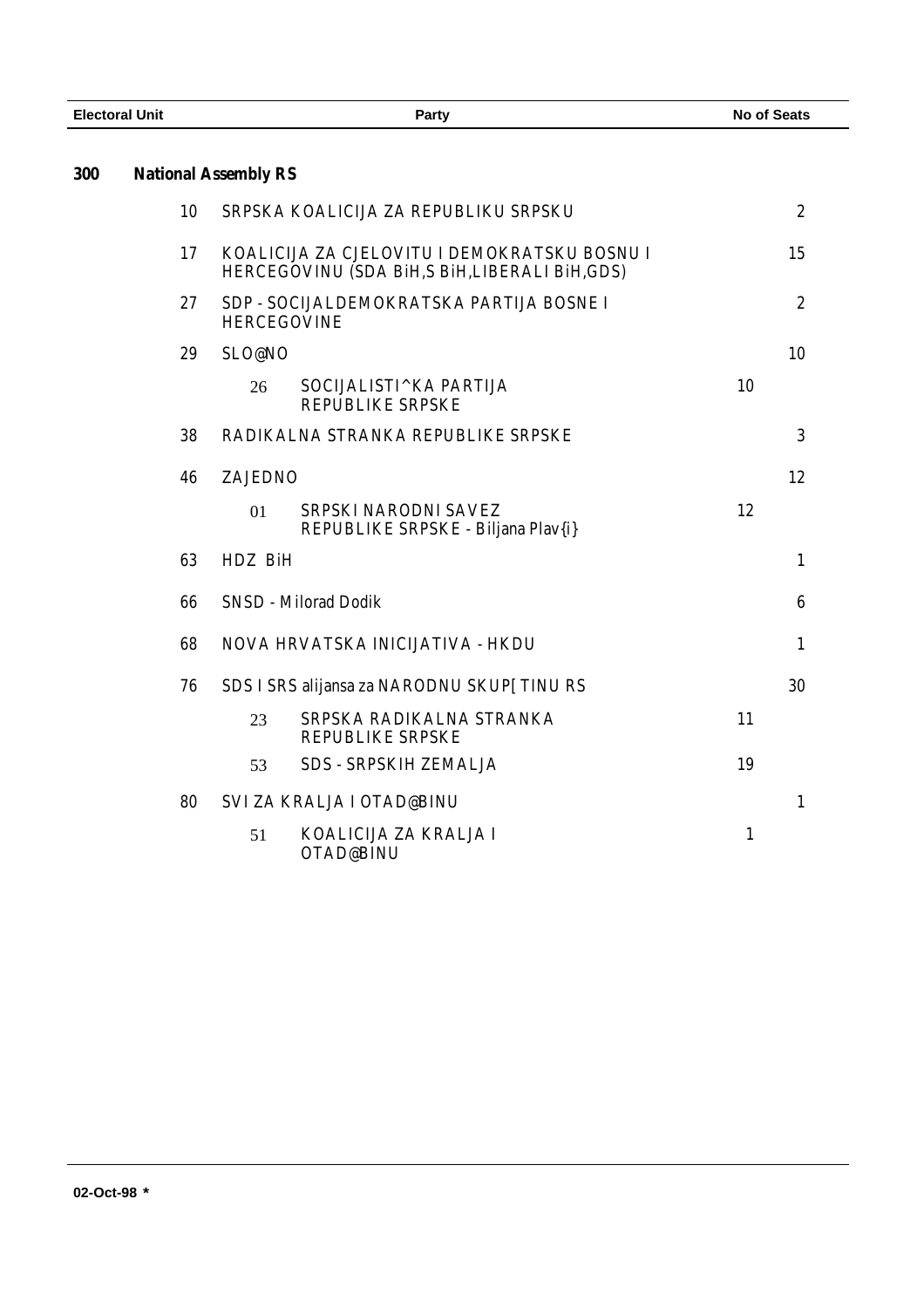| <b>Electoral Unit</b> |    | Party                                                                                        | <b>No of Seats</b> |                  |
|-----------------------|----|----------------------------------------------------------------------------------------------|--------------------|------------------|
| 400                   |    | <b>House of Representatives of Federation BiH</b>                                            |                    |                  |
|                       | 08 | HRVATSKA STRANKA PRAVA / HSP /                                                               |                    | $\boldsymbol{2}$ |
|                       | 13 | BOSANSKOHERCEGOVA^KA PATRIOTSKA STRANKA<br><b>BPS</b>                                        |                    | $\overline{2}$   |
|                       | 17 | KOALICIJA ZA CJELOVITU I DEMOKRATSKU BOSNU I<br>HERCEGOVINU (SDA BiH,S BiH,LIBERALI BiH,GDS) |                    | 68               |
|                       | 26 | SOCIJALISTI^KA PARTIJA REPUBLIKE SRPSKE                                                      |                    | $\boldsymbol{2}$ |
|                       | 33 | <b>DS PENZIONERA</b>                                                                         |                    | $\overline{2}$   |
|                       | 37 | BO[NJA^KA STRANKA PRAVA BOSNE I<br><b>HERCEGOVINE (BSP BiH)</b>                              |                    | $\mathbf{1}$     |
|                       | 54 | <b>DA BIH</b>                                                                                |                    | $\overline{7}$   |
|                       |    | <b>KOALICIJA CENTRA</b><br>28                                                                | $\mathbf{1}$       |                  |
|                       |    | SOCIJALDEMOKRATI BiH<br>49                                                                   | $6\phantom{1}6$    |                  |
|                       | 59 | HRVATSKI DOMOVINSKI SAVEZ                                                                    |                    | $\mathbf{1}$     |
|                       |    | <b>HSS BiH</b><br>02                                                                         | $\mathbf{1}$       |                  |
|                       | 60 | DNZ - DEMOKRATSKA NARODNA ZAJEDNICA BiH                                                      |                    | 3                |
|                       | 63 | HDZ BiH                                                                                      |                    | 28               |
|                       | 64 | <b>BH ALIJANSA</b>                                                                           |                    | 19               |
|                       |    | SDP - SOCIJALDEMOKRATSKA<br>27<br>PARTIJA BOSNE I HERCEGOVINE                                | 19                 |                  |
|                       | 68 | NOVA HRVATSKA INICIJATIVA - HKDU                                                             |                    | 4                |
|                       | 74 | BOSANSKA NEZAVISNA ALIJANSA                                                                  |                    | $\mathbf{1}$     |
|                       |    | <b>BOSS - BOSANSKA STRANKA</b><br>78                                                         | $\mathbf{1}$       |                  |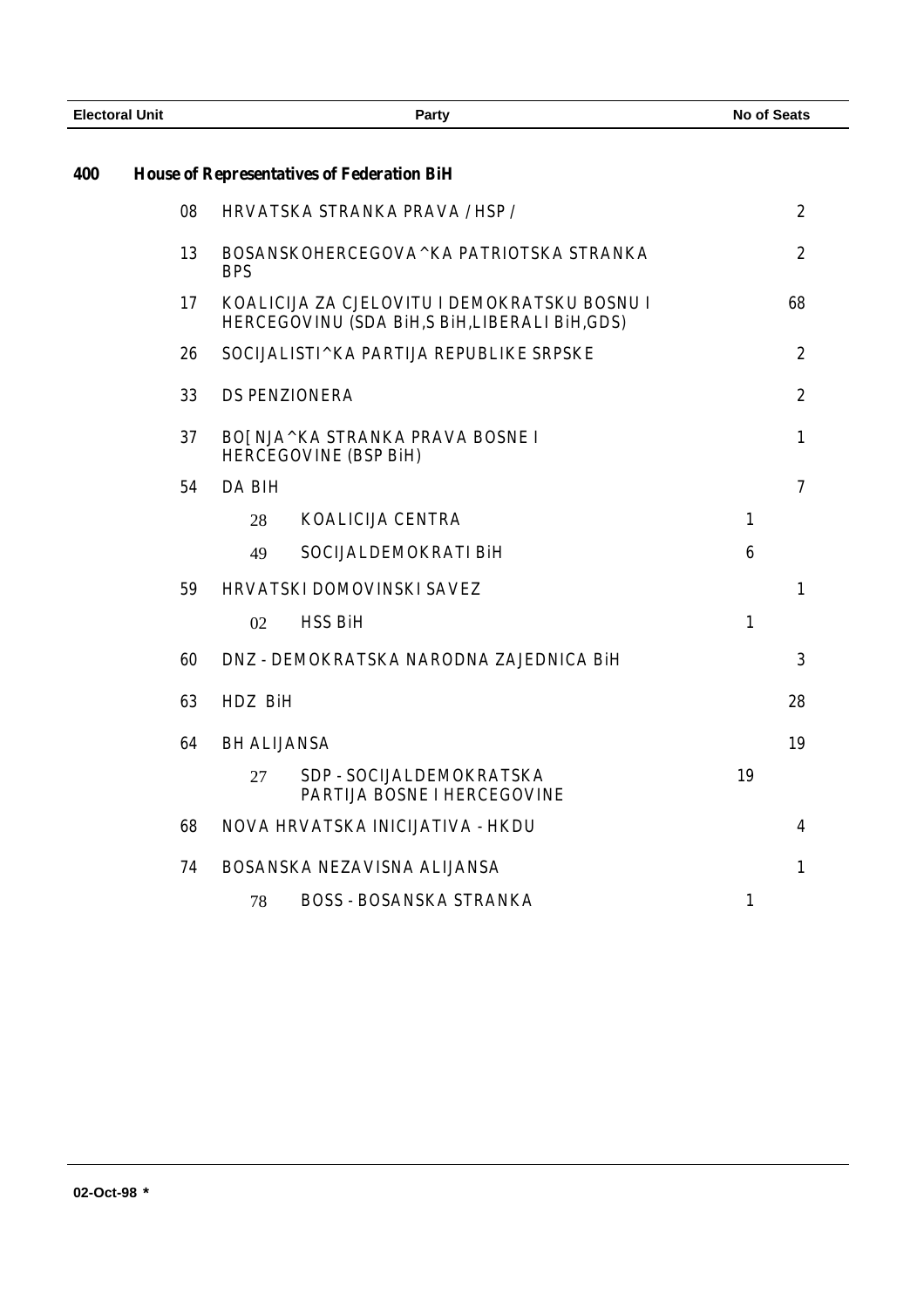| <b>Electoral Unit</b> |    | <b>Party</b>                                                                                    | <b>No of Seats</b> |  |
|-----------------------|----|-------------------------------------------------------------------------------------------------|--------------------|--|
| 501                   |    | <b>House of Representatives of BiH from Federation</b>                                          |                    |  |
|                       | 17 | KOALICIJA ZA CJELOVITU I DEMOKRATSKU BOSNU I<br>HERCEGOVINU (SDA BIH, S BIH, LIBERALI BIH, GDS) | 14                 |  |
|                       | 54 | DA BIH                                                                                          | $\overline{2}$     |  |
|                       |    | SOCIJALDEMOKRATI BiH<br>49                                                                      | 2                  |  |
|                       | 60 | DNZ - DEMOKRATSKA NARODNA ZAJEDNICA BIH                                                         |                    |  |
|                       | 63 | HDZ BiH                                                                                         | 6                  |  |
|                       | 64 | <b>BH ALIJANSA</b>                                                                              | 4                  |  |
|                       |    | SDP - SOCIJALDEMOKRATSKA<br>27<br>PARTIJA BOSNE I HERCEGOVINE                                   | 4                  |  |
|                       | 68 | NOVA HRVATSKA INICIJATIVA - HKDU                                                                |                    |  |
|                       |    |                                                                                                 |                    |  |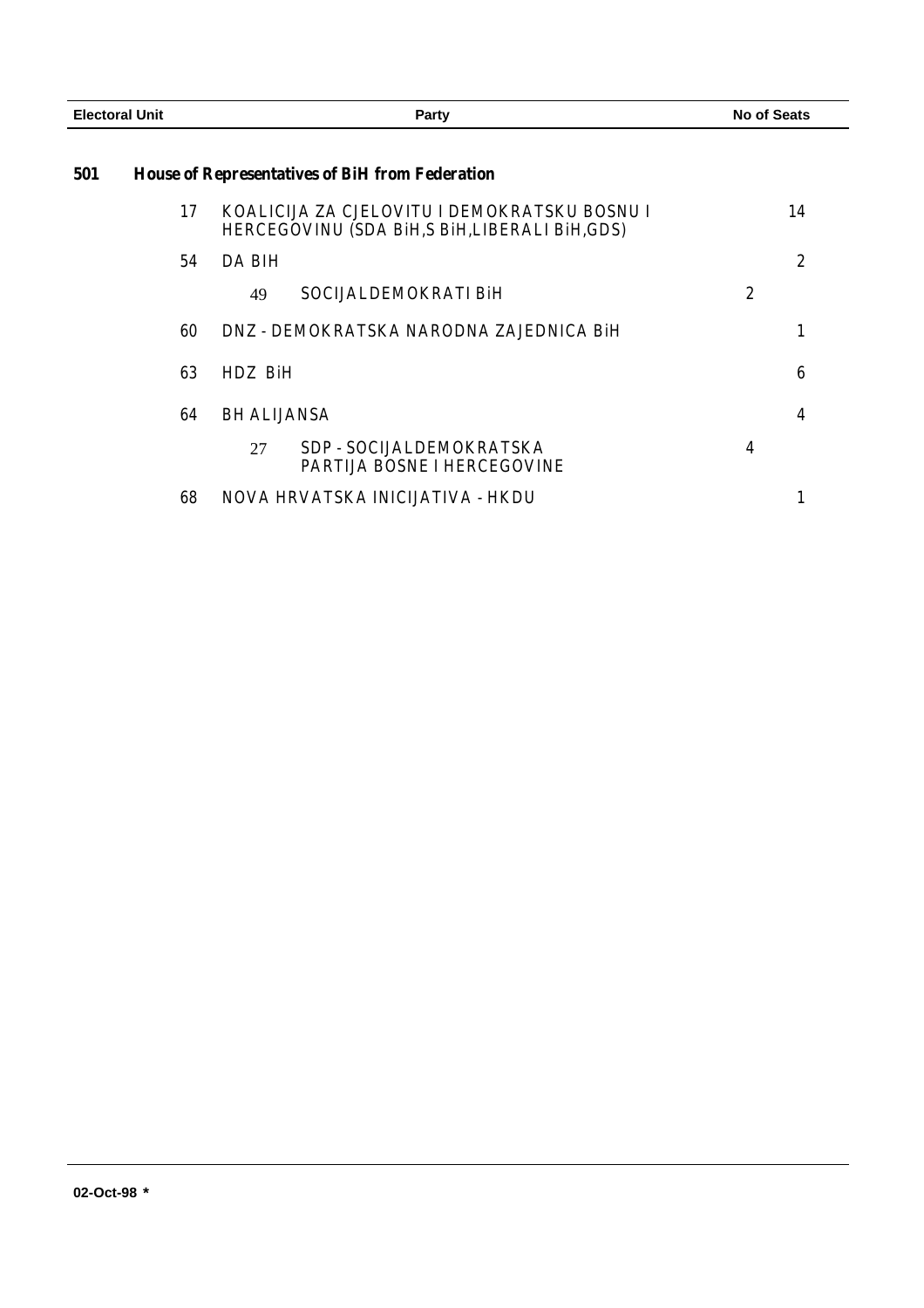| <b>Electoral Unit</b> |                                                | Party                                                                                           | No of Seats      |  |
|-----------------------|------------------------------------------------|-------------------------------------------------------------------------------------------------|------------------|--|
| 502                   | <b>House of Representatives of BiH from RS</b> |                                                                                                 |                  |  |
|                       | 17                                             | KOALICIJA ZA CJELOVITU I DEMOKRATSKU BOSNU I<br>HERCEGOVINU (SDA BIH, S BIH, LIBERALI BIH, GDS) | 3                |  |
|                       | 38                                             | RADIKALNA STRANKA REPUBLIKE SRPSKE                                                              |                  |  |
|                       | 40                                             | <b>SLOGA</b>                                                                                    | 4                |  |
|                       | 73                                             | SDS I SRS alijansa za PRESTAVNI^KI DOM BiH iz RS                                                | 6                |  |
|                       |                                                | SRPSKA RADIKALNA STRANKA<br>23<br><b>REPUBLIKE SRPSKE</b>                                       | $\boldsymbol{2}$ |  |
|                       |                                                | <b>SDS LISTA</b><br>41                                                                          | 4                |  |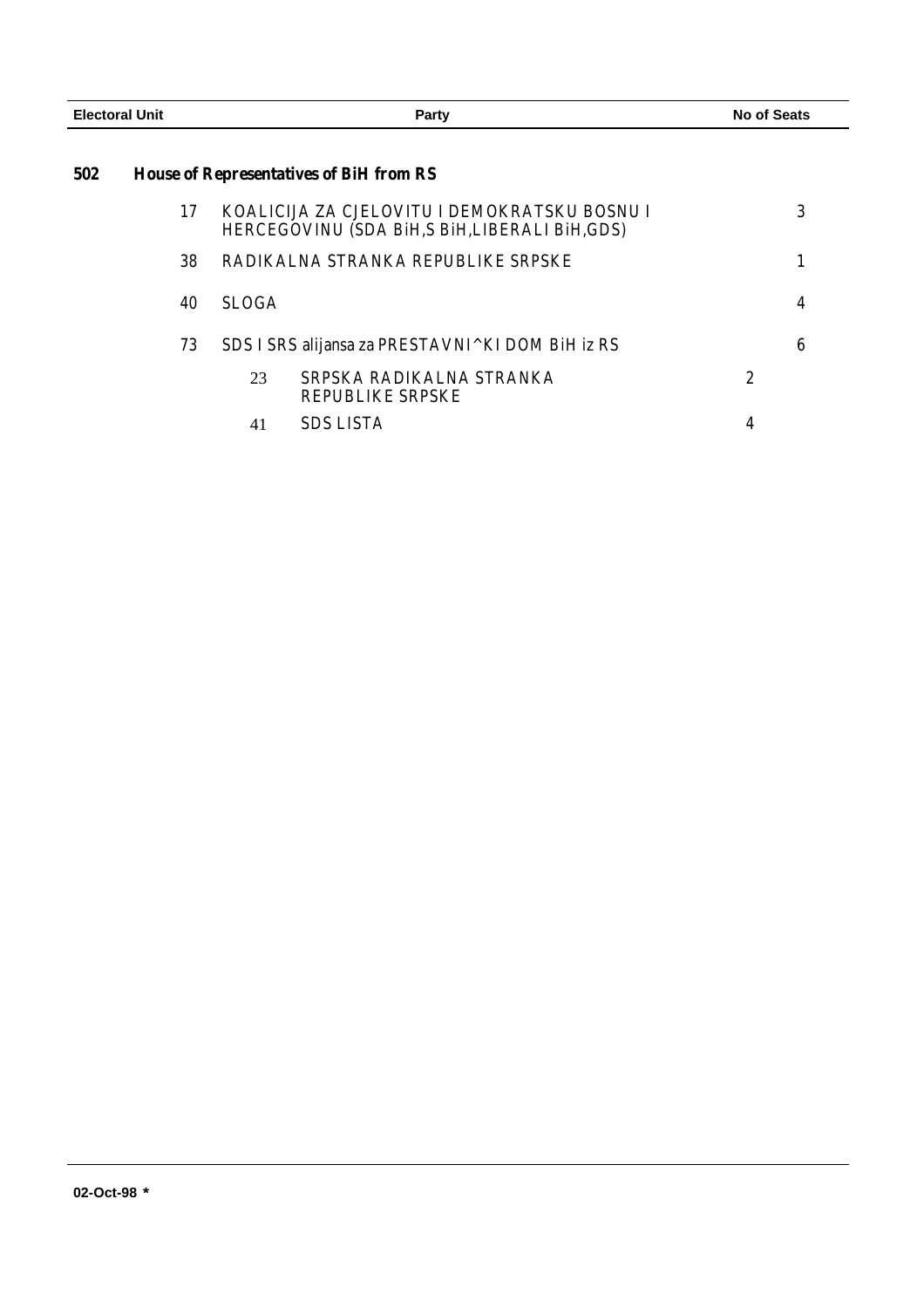#### **600 President and VicePresident RS**

22 KOALICIJA SDS - SRS RS 2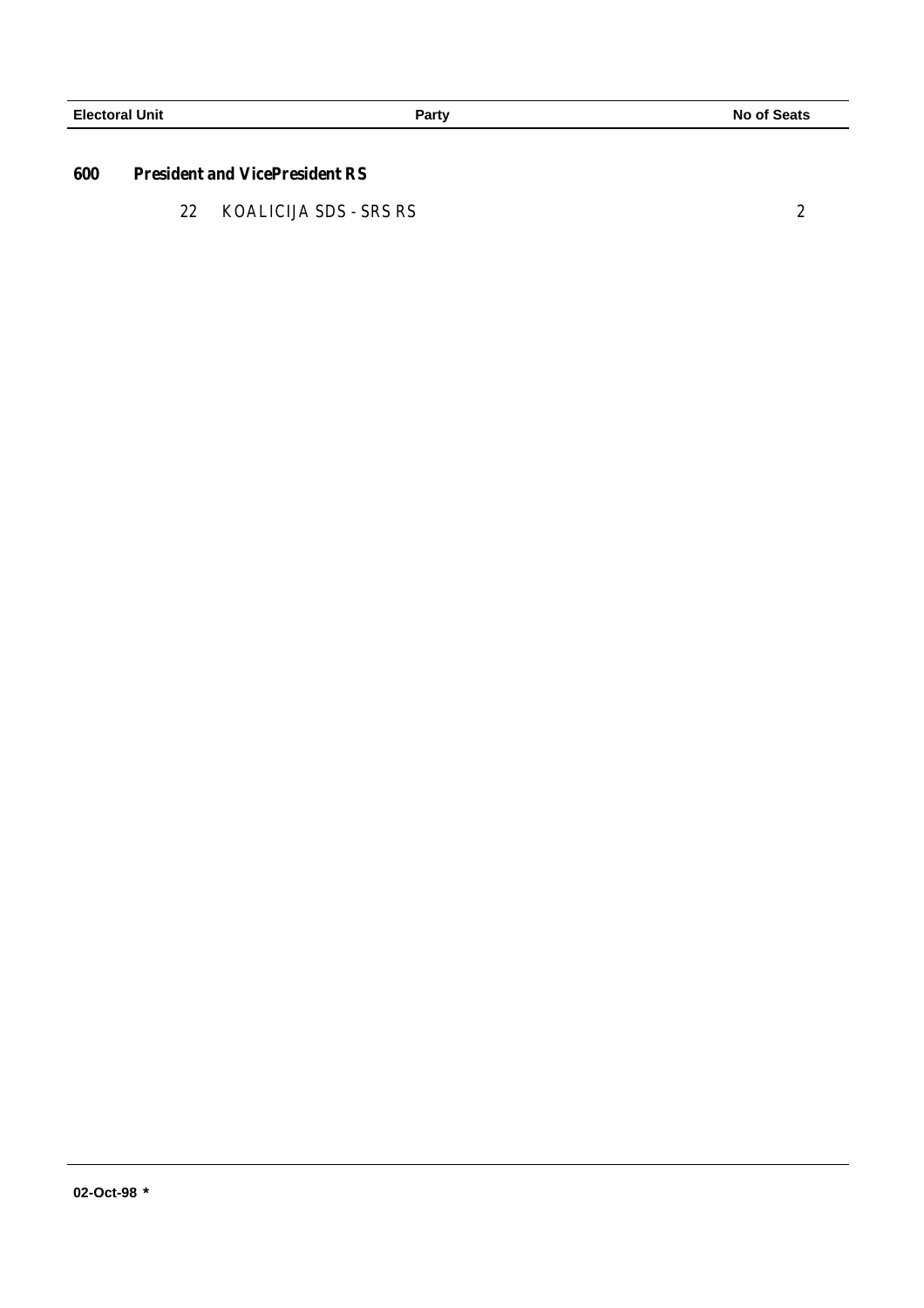## **701 BiH Presidency(Bosnian Member)**

17 KOALICIJA ZA CJELOVITU I DEMOKRATSKU BOSNU I HERCEGOVINU (SDA BiH,S BiH,LIBERALI BiH,GDS) 1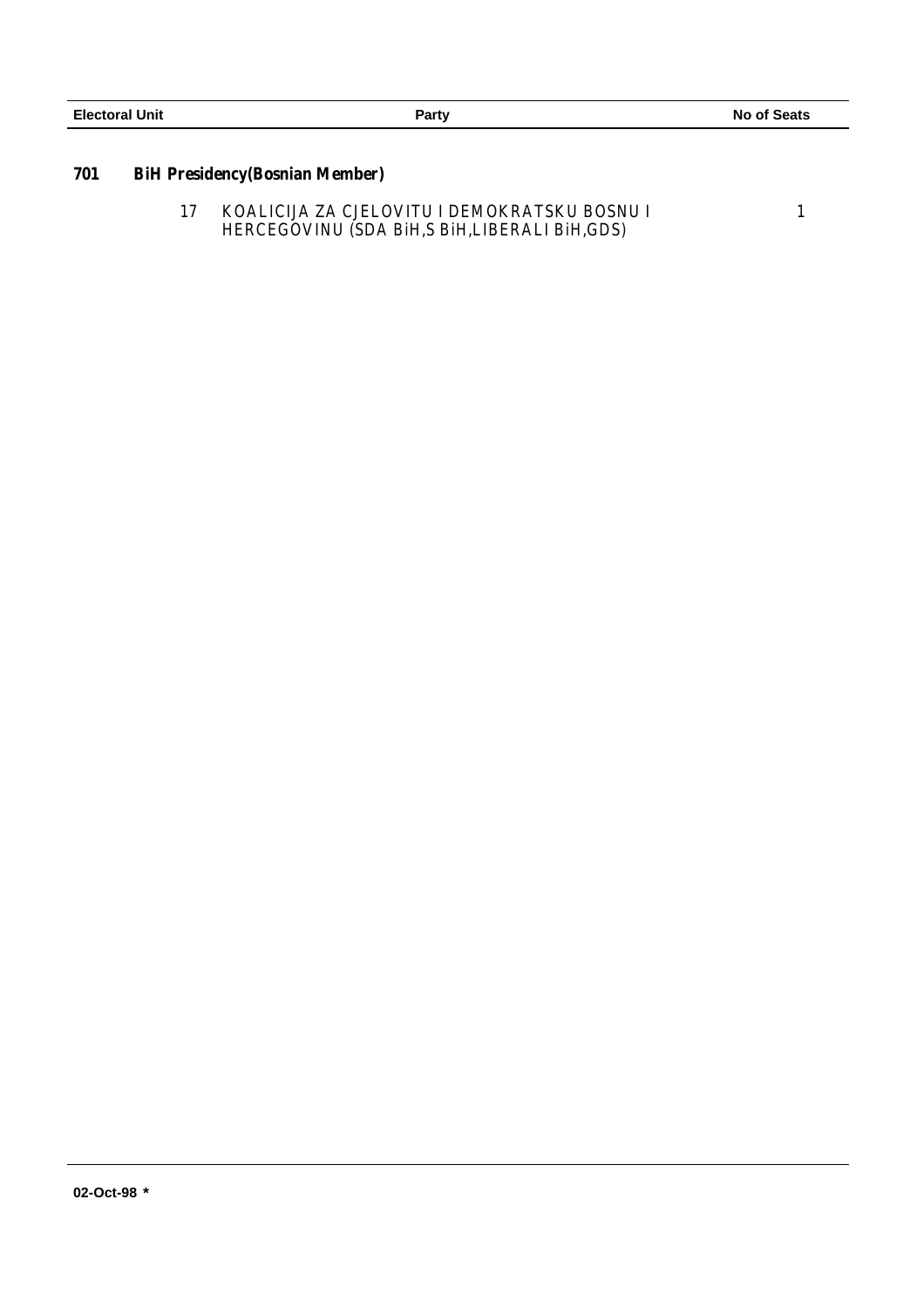# **702 BiH Presidency(Croat Member)**

63 HDZ BiH 1